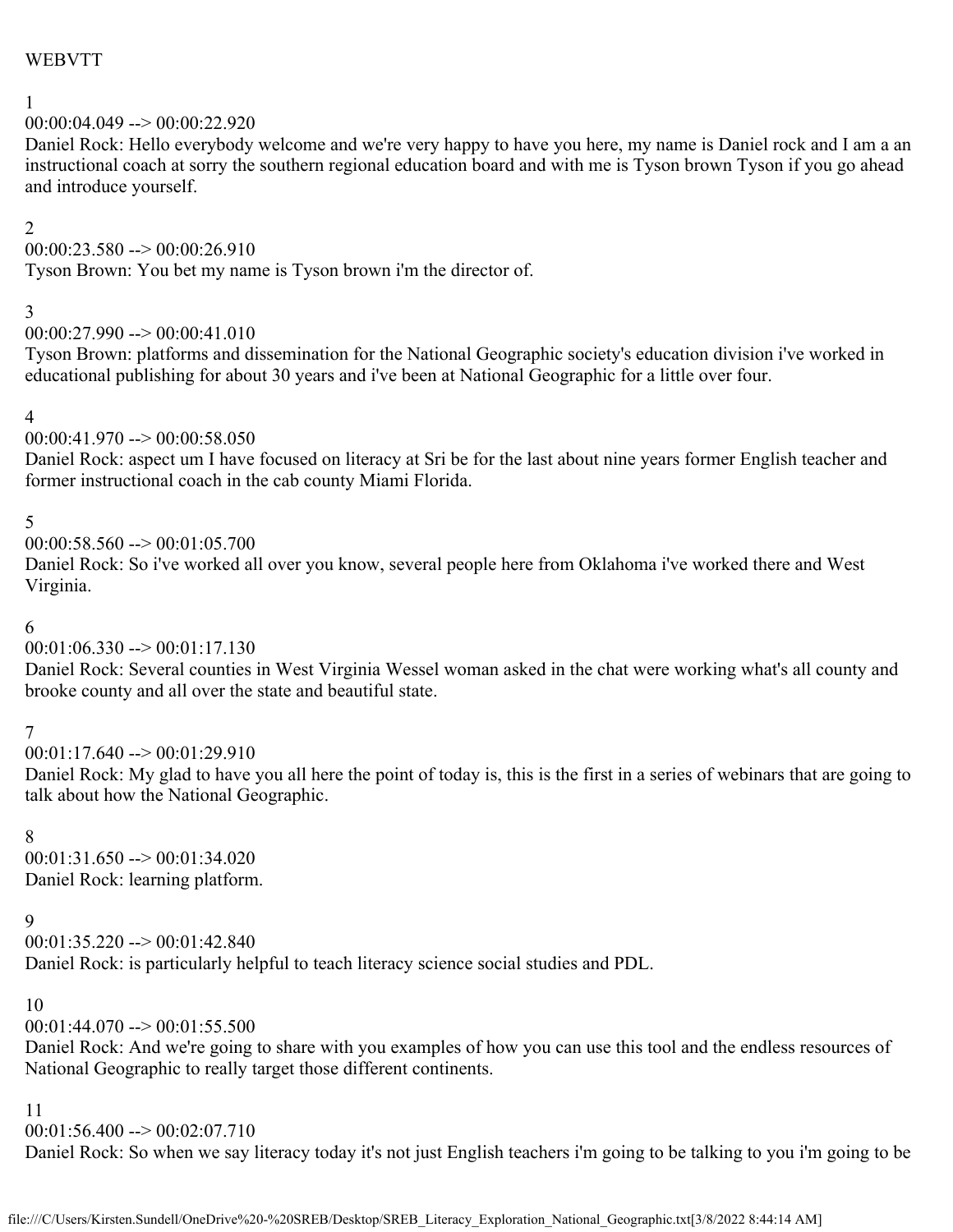Tyson and I are going to be talking to everybody.

# 12

 $00:02:08.310 \rightarrow 00:02:18.570$ 

Daniel Rock: Who wants to build literacy into your class so that students learn to read right speak listening think regardless of what you're teaching.

# 13

00:02:20.610 --> 00:02:29.970

Daniel Rock: So, as we get started go ahead to the next slide Tyson our goal for this webinar is to showcase how National Geographic.

# 14

 $00:02:31.770 \rightarrow 00:02:35.100$ Daniel Rock: resource library develops and explore mindset.

# 15

 $00:02:36.300 \rightarrow 00:02:49.770$ 

Daniel Rock: Tyson to the telus blended explore mindset is in a second but that's really one of the meal real goals that you're going to delve into National Geographic hopefully you decided, you want to really build an explorer mindset in the process.

# 16

 $00:02:50.820 \rightarrow 00:03:06.480$ 

Daniel Rock: And then to demonstrate how National Geographic resources can really build literacy skills lessons activities and texts and texts are going to go way beyond words on the page videos and pictures podcasts.

# 17

 $00:03:07.830 \rightarrow 00:03:14.400$ 

Daniel Rock: And how we can really leverage that library that resource library to build literacy.

# 18

 $00:03:15.930 \rightarrow 00:03:23.250$ 

Daniel Rock: But we talked about exploring mindset, so if we go to the next slide i'd like you to take a second I want you to think.

# 19

 $00:03:24.450 \rightarrow 00:03:38.460$ 

Daniel Rock: And don't type anything yet, but just think what do you like to explore and that could be literal you are a person who likes to just explore different cities different towns different countries, different.

# 20

 $00:03:39.690 \rightarrow 00:03:40.740$ Daniel Rock: You know schools.

21 00:03:41.880 --> 00:03:45.120 Daniel Rock: Or if you metaphor right maybe abstract.

# 22  $00:03:46.290 \rightarrow 00:03:47.760$

Daniel Rock: or dreams.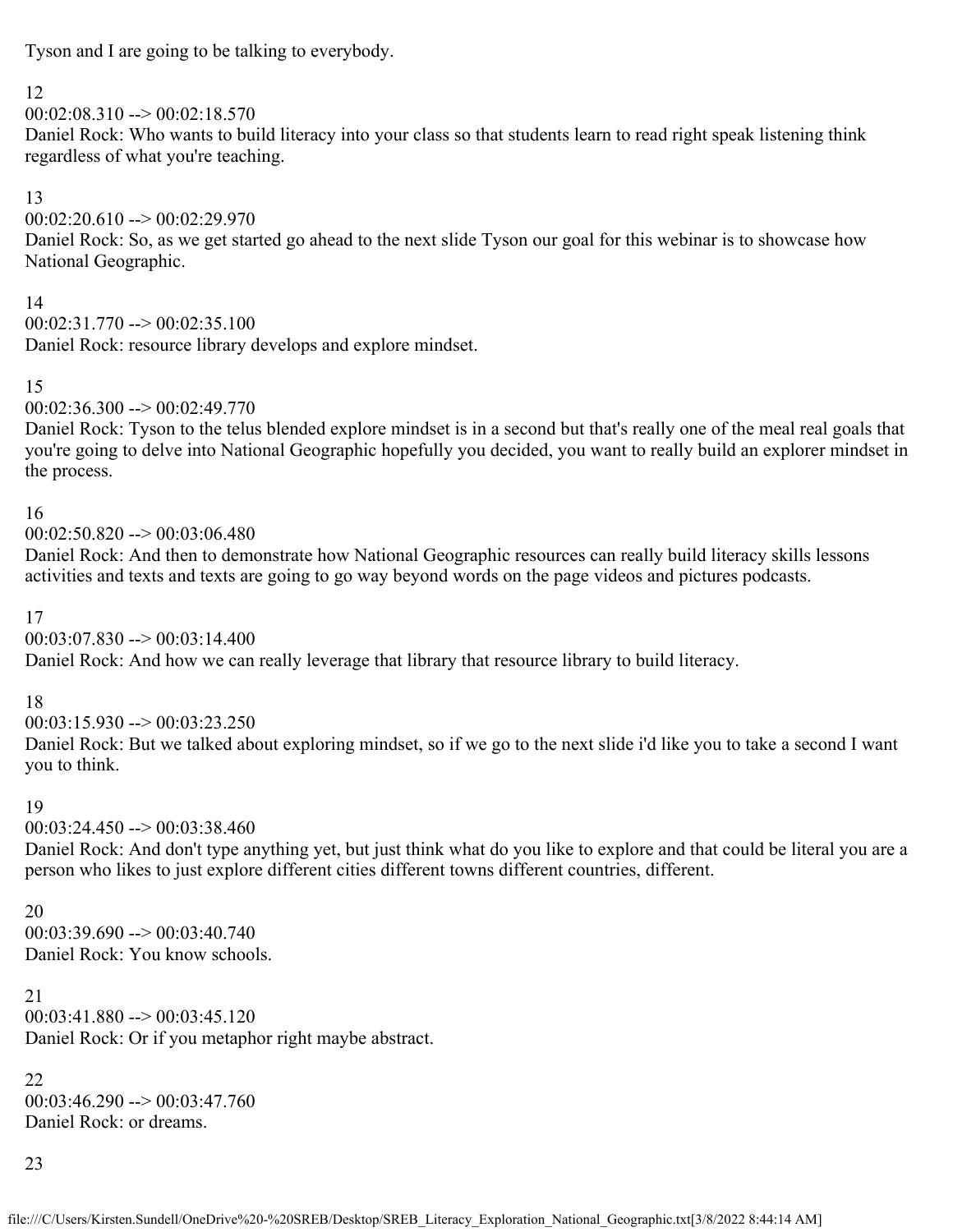### $00:03:48.960 \rightarrow 00:04:05.850$

Daniel Rock: Things like that so take a second type it in the chat but do not press enter we're all all of us are going to press enter, at the same time it's gonna be called called a waterfall will all see the responses at once, so i'm going to pause for.

### 24

 $00:04:07.920 \rightarrow 00:04:08.310$ Daniel Rock: A second.

### 25

 $00:04:10.080 \rightarrow 00:04:12.630$ Daniel Rock: scott's gonna everybody's muted.

# 26

 $00:04:13.170 \rightarrow 00:04:20.730$ Daniel Rock: Oh, and we're going to type in what you like to explore in the chat and on my signal you'll present.

27  $00:04:22.410 \rightarrow 00:04:23.130$ Daniel Rock: Take about.

# 28

00:04:24.150 --> 00:04:24.870 Daniel Rock: 20 seconds.

### 29

00:04:45.600 --> 00:04:46.290 Daniel Rock: Okay.

# 30

00:04:48.840 --> 00:04:51.000 Daniel Rock: Press enter everybody.

# 31

 $00:04:52.500 \rightarrow 00:05:00.750$ 

Daniel Rock: Excellent there's our waterfall so just take a second and let's see what we like to explore, as a group here photography nature.

# 32

 $00:05:01.350 \rightarrow 00:05:15.840$ 

Daniel Rock: culture and history are intertwined ways to make life easier places near my family's homes, yes, new ideas I love the really abstract ideas cities and geographic sites.

# 33

 $00:05:16.590 \rightarrow 00:05:32.460$ 

Daniel Rock: national parks and trails beautiful excellent so we seem to have an explorer mindset and that's why many of you have gotten into education and like to explore what we can help kids learn.

# 34

# $00:05:33.690 \rightarrow 00:05:48.720$

Daniel Rock: And we want students to approach learning like explore and then that's really the mission of the education wing of National Geographic so i'm going to pass it to Tyson and ask him to talk about the national the.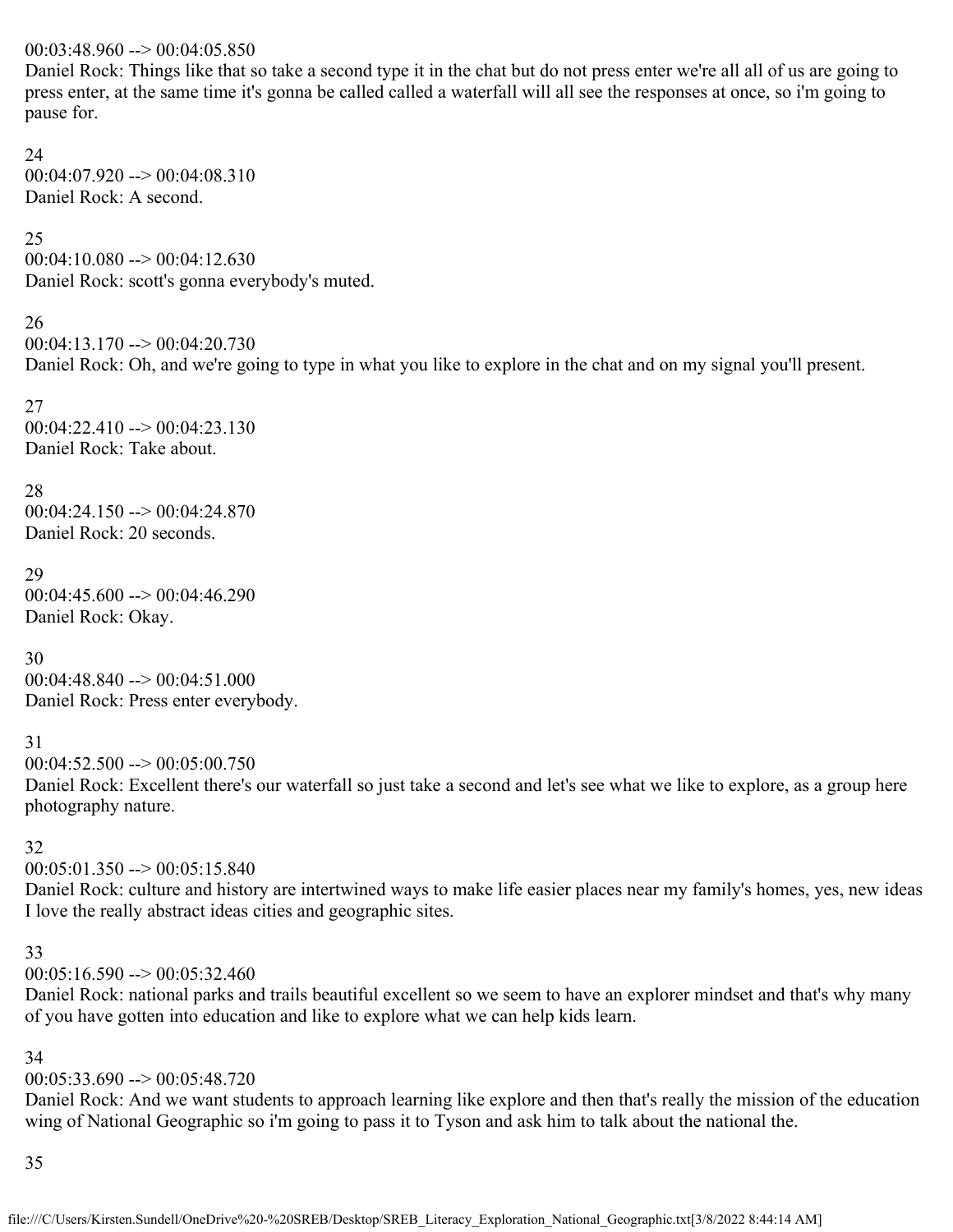# $00:05:49.740 \rightarrow 00:05:51.300$

Daniel Rock: National Geographic learning framework.

# 36

 $00:05:52.680 \rightarrow 00:06:02.160$ 

Tyson Brown: Thanks Daniel the National Geographic learning framework lays out what we believe children and youth should learn from their experiences with the society.

# 37

 $00:06:03.000 \rightarrow 00:06:12.420$ 

Tyson Brown: That communicates national geographics core beliefs and values and has been created to provide guidance for every product resource service and experience that we design.

### 38

### $00:06:13.140 \rightarrow 00:06:29.820$

Tyson Brown: The learning framework supports educators everyone who teaches and cares for children and youth with resources and tools to meet our mission we teach kids about the world and how it works empowering them to succeed and make it a better place.

### 39

### $00:06:31.950 \rightarrow 00:06:39.960$

Tyson Brown: Young people need to understand how our ever changing and interconnected world works in order to function effectively and act responsibly.

### 40

### $00:06:40.770 \rightarrow 00:06:52.560$

Tyson Brown: We divide that understanding into national geographics three key subject areas human journey is all about where we have been where we live now and why and where we are going.

# 41

# $00:06:53.310 \rightarrow 00:07:08.550$

Tyson Brown: Changing planet encompasses all that coexist on our planet interconnected through the systems that generate and nurture each other wildlife that inhabit our planet from the butterflies in our backyards to the lions and Africa.

# 42

 $00:07:11.070 \rightarrow 00:07:12.270$ Tyson Brown: Key attitudes.

# 43

# $00:07:16.650 \rightarrow 00:07:27.960$

Tyson Brown: In National Geographic kids have a set of skills required for exploration and discovery, they can observe and document the world around them, and they can make sense of those observations.

### 44

# $00:07:28.710 \rightarrow 00:07:35.940$

Tyson Brown: They communicate experiences and ideas effectively through language and media National Geographic kids are storytellers.

# 45

# $00:07:36.420 \rightarrow 00:07:45.300$

Tyson Brown: They have literacy skills from which they interpret and create new understanding from spoken language, writing and a wide variety of visual and audio video media.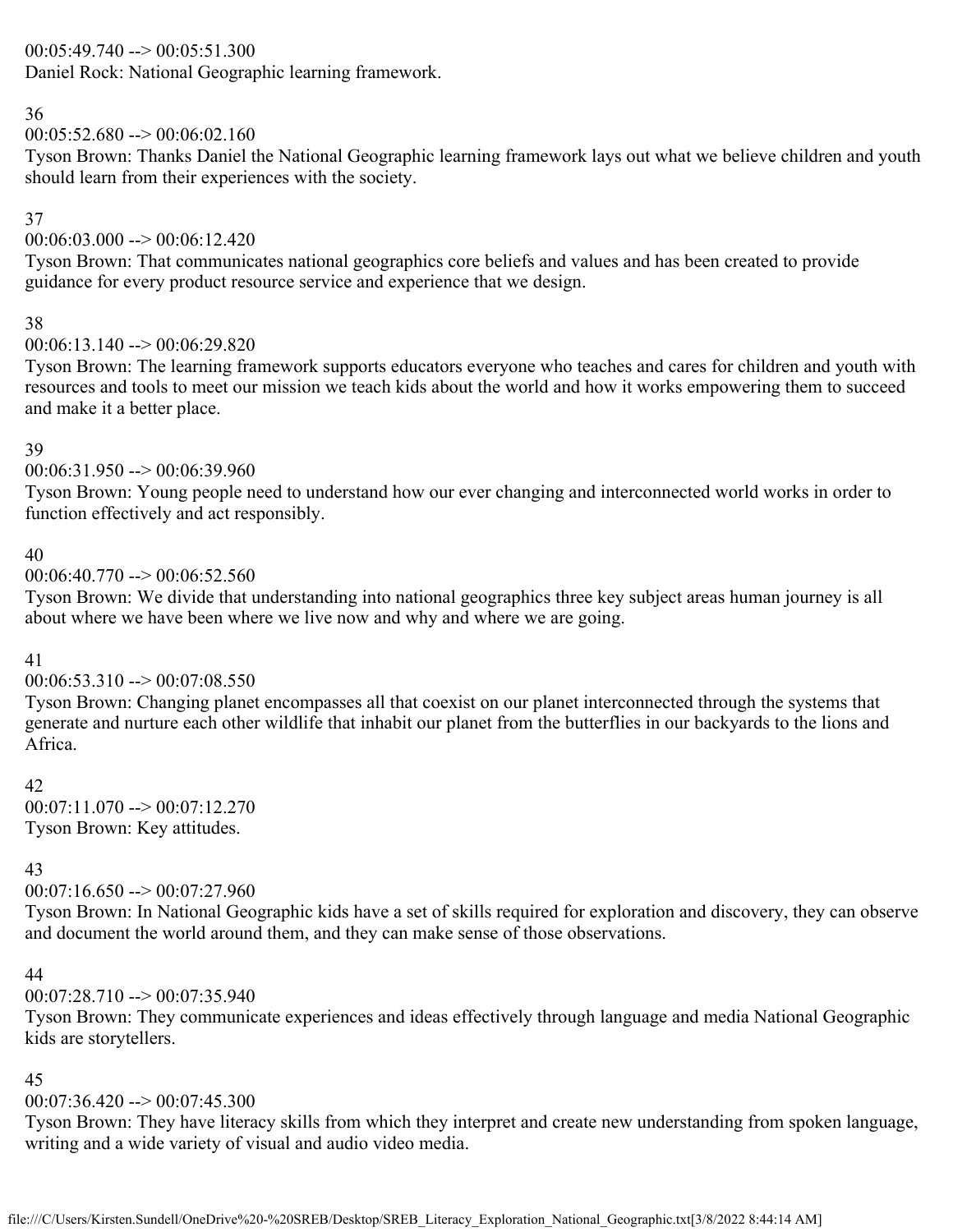$00:07:46.020 \rightarrow 00:08:03.300$ 

Tyson Brown: They collaborate with others to achieve goals and they solve problems they're able to generate evaluate and implement solutions to problems they are capable decision makers able to identify alternatives and we trade offs to make well reasons decisions.

# 47

 $00:08:04.590 \rightarrow 00:08:12.240$ 

Tyson Brown: And the key attitudes and compass explore the mindset of an explorer National Geographic kids are curious and adventurous.

### 48

00:08:12.660 --> 00:08:22.770

Tyson Brown: curious about how the world works seeking out new and challenging experiences throughout their lives they're responsible with concern for the welfare of other people.

### 49

 $00:08:23.250 \rightarrow 00:08:42.690$ 

Tyson Brown: cultural resources and the natural world they are respectful considering multiple perspectives and honoring others, regardless of differences, they are empowered to make a difference, they act out of curiosity respect responsibility and adventurous, and they persist in the face of challenges.

50

 $00:08:45.060 \rightarrow 00:08:46.320$ Daniel Rock: So those are the.

51

00:08:47.340 --> 00:08:52.290

Daniel Rock: explorer mindset traits or skills, knowledge and attitudes.

# 52

00:08:53.370 --> 00:09:07.290

Daniel Rock: And we want to talk about pairing those with literacy practices, I desiree vs rgb we designed a document that's in the chat that you can pull it up pretty quickly.

# 53

 $00:09:07.770 \rightarrow 00:09:16.890$ 

Daniel Rock: That identifies what a teacher a coach or a principal or administrator might look for when implementing literacy rich instruction.

# 54

 $00:09:17.730 \rightarrow 00:09:27.390$ 

Daniel Rock: And so we call this the powerful literacy practices or we might say it's a powerful instructional practices for literacy might see it written in different ways.

# 55

 $00:09:28.020 \rightarrow 00:09:36.660$ 

Daniel Rock: And i'm not going to read over the entire document I kind of want to give you a broad tour of the big ideas and how this document is laid out.

# 56

 $00:09:37.650 \rightarrow 00:09:49.560$ 

Daniel Rock: So there are six practices and you see the boldface is the first one, so the practice here is literacy based assignment includes an authentic writing product.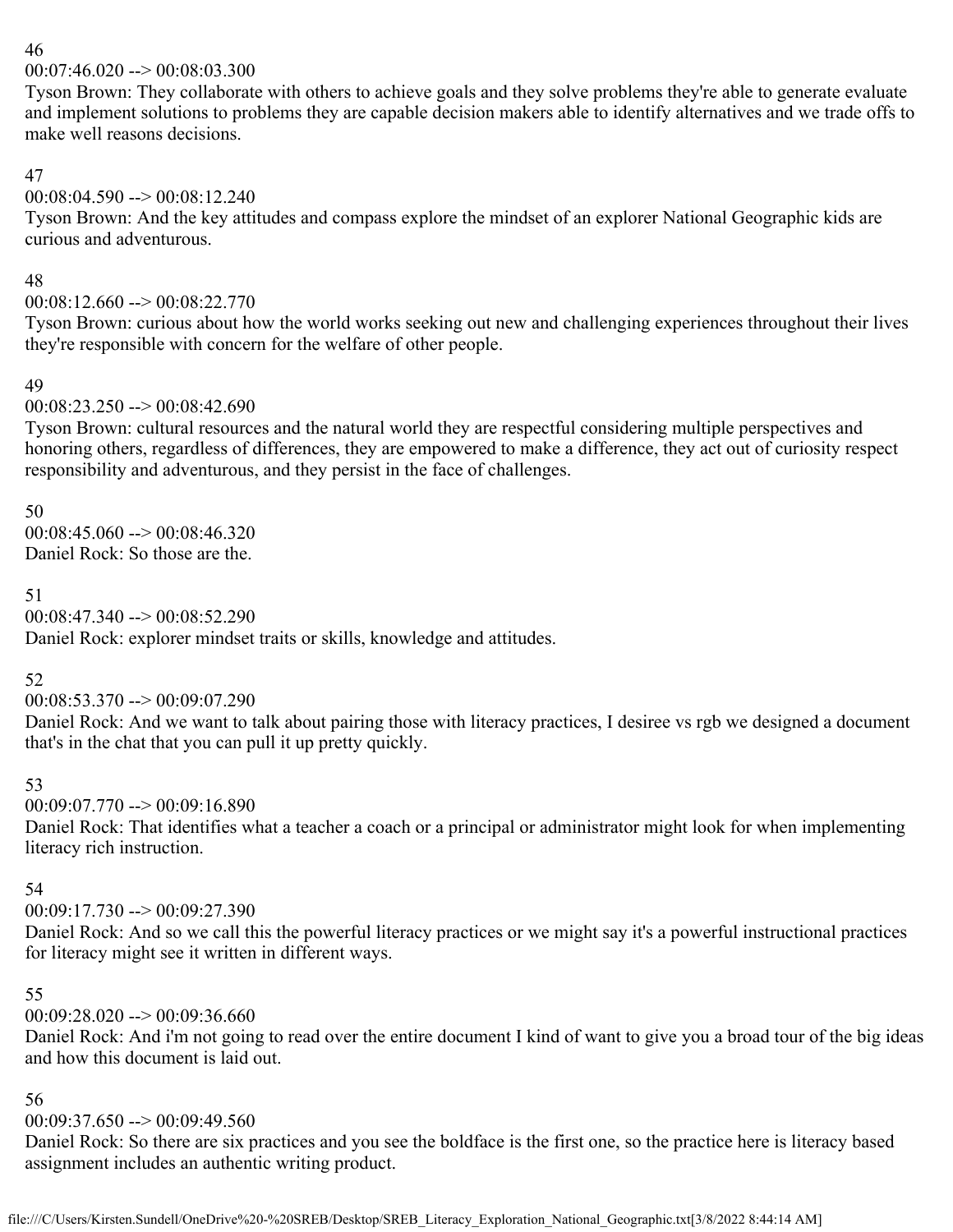00:09:50.760 --> 00:09:58.740

Daniel Rock: Citing evidence from reading complex texts that are aligned to the depth of knowledge standards that's one key practice.

# 58

00:09:59.370 --> 00:10:12.600

Daniel Rock: And then you'll see as you go across it describes what a teacher is doing when implementing this practice what are those things that we would look for a teacher either in their lesson plans or inaction.

### 59

 $00:10:13.620 \rightarrow 00:10:23.040$ 

Daniel Rock: We say what are the students do right, what can we see students engaging these are this is cut off so that's not the entire said yes, you see there.

# 60

 $00:10:23.610 \rightarrow 00:10:30.930$ 

Daniel Rock: For like engage in assignments that require them there's more to that, and then we have that third is an artifact.

# 61

00:10:31.680 --> 00:10:51.210

Daniel Rock: What would we what document, when we look at or what piece of tangible evidence can we see that would help indicate that this isn't happening, I encourage you to read this document on your own now i'm just going to briefly walk through the big six summarize what they are.

# 62

 $00:10:52.470 \rightarrow 00:11:05.190$ 

Daniel Rock: The first key instructional literacy practice is a literacy based assignments, which means that you're giving students tasks that ask them to read something for learning.

# 63

 $00:11:05.760 \rightarrow 00:11:14.400$ 

Daniel Rock: And then respond to that through some sort of written price and generally used as evidence to support some sort of idea claim.

# 64

00:11:16.020 --> 00:11:17.070 Daniel Rock: about what they've learned.

# 65

00:11:18.690 --> 00:11:28.050

Daniel Rock: The research has tasked predict performance, so making sure that we ship have those tasks second is a lesson sequence that builds towards a meaningful final product.

# 66

00:11:28.710 --> 00:11:47.640

Daniel Rock: The teacher thinks about what are the steps that the student will take in order for them to have a final product that does the things that the literacy based assignment asked the students do so it's a logical plan sequence.

# 67

# $00:11:49.050 \rightarrow 00:12:06.270$

Daniel Rock: The third one, is this idea of learning targets communicating clearly the students what they're going to be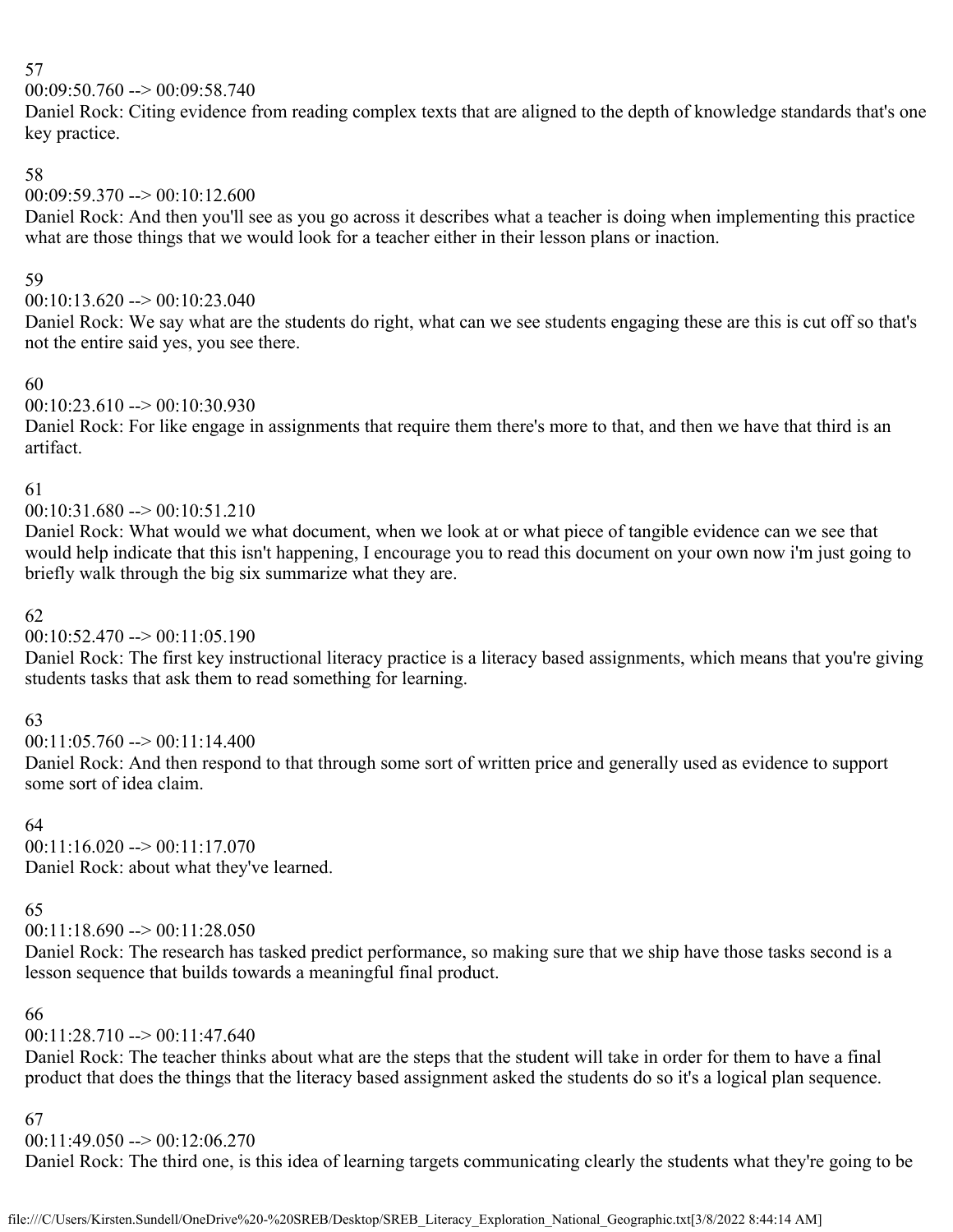expected to do what do we expect them to read what do we expect them to write what do we expect them to learn and making that transparent throughout the loan process.

### 68

 $00:12:08.520 \rightarrow 00:12:11.880$ 

Daniel Rock: Then, if you flip the the document over you'll see three more.

### 69

00:12:12.930 --> 00:12:24.960

Daniel Rock: First, one is this concept of literacy strategies that scaffold skills many of your students don't come to you reading on grade level so APP giving them a grade level text.

70

 $00:12:26.100 \rightarrow 00:12:28.170$ Daniel Rock: will be a challenge which is okay.

### 71

 $00:12:29.190 \rightarrow 00:12:37.050$ 

Daniel Rock: The teacher then provides strategies and scaffolds that help those students navigate of grade level.

# 72

 $00:12:40.350 \rightarrow 00:12:48.750$ 

Daniel Rock: Student discourse is opportunity for students to talk through and have discussions about what they're learning.

# 73

 $00:12:49.470 \rightarrow 00:12:56.070$ 

Daniel Rock: On academic language using academic language and academic protocols for discussion.

# 74

 $00:12:56.970 \rightarrow 00:13:03.960$ 

Daniel Rock: And then the last one formative and summative assessment is about checking for understanding throughout the learning process.

# 75

 $00:13:04.440 \rightarrow 00:13:16.290$ 

Daniel Rock: So that as students, get to that final product, we are they've already learned, many of the concepts that they'll need to complete it, and you check for understanding before you got to the end.

# 76

 $00:13:17.700 \rightarrow 00:13:26.070$ 

Daniel Rock: For these six practices are pretty fundamental the teaching in general and really literacy are essential.

# 77

# 00:13:26.820 --> 00:13:47.820

Daniel Rock: And what we're going to look at for the remainder of this webinar is how these practices are actually embedded in the National Geographic resource library for you and your colleagues from a throw it back to Tyson to bring us into the resource library.

# 78

 $00:13:49.200 \rightarrow 00:13:58.440$ 

Tyson Brown: Well, everybody, thank you, Daniel what is, what is the National Geographic resource library well National Geographic education division i'm in.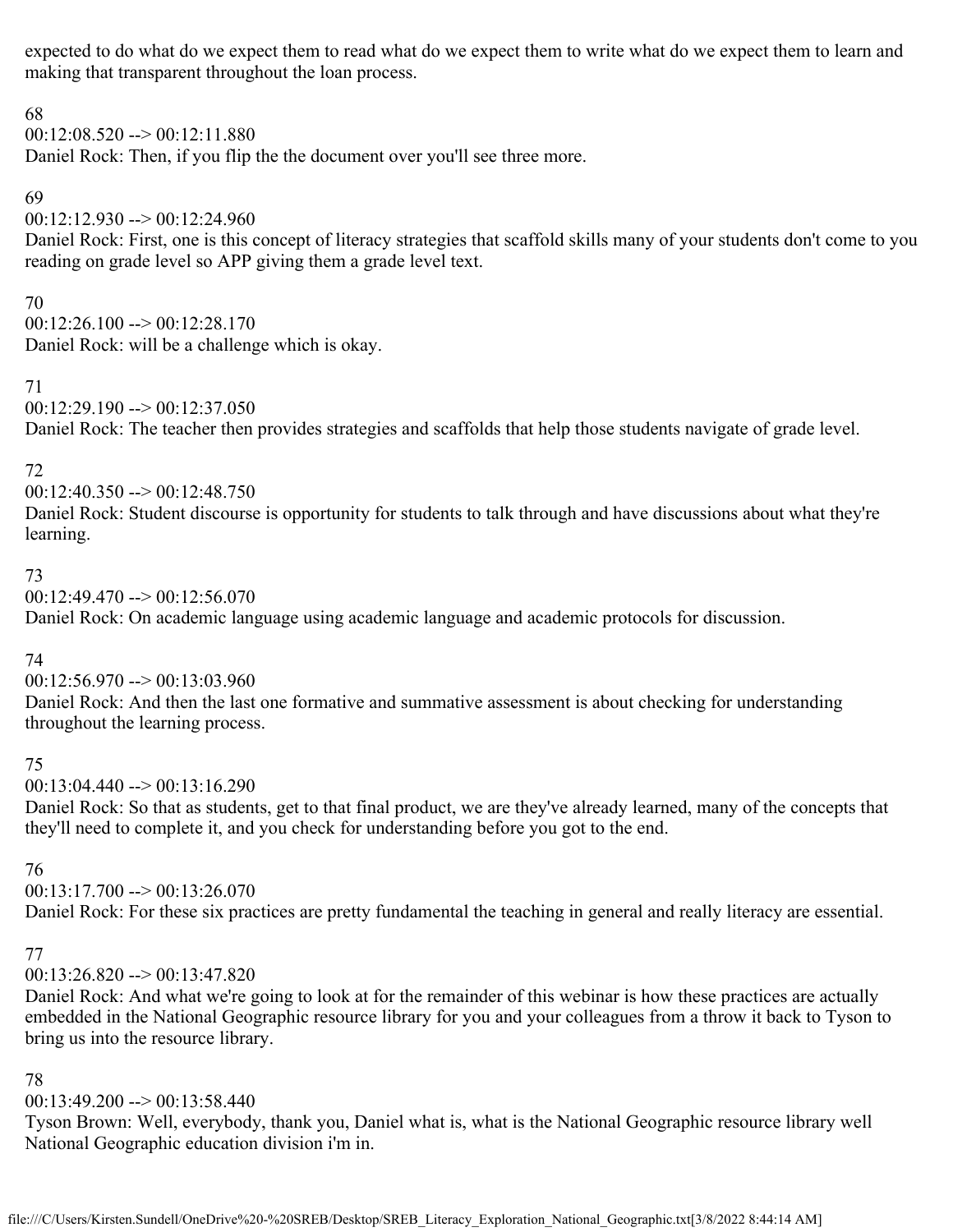$00:13:58.950 \rightarrow 00:14:12.690$ 

Tyson Brown: exempt amplifies and extends the work of explorers into classrooms communities and with young people to illuminate and protect the wonder of our world we're going to share today a PBS a unit, called the second slave ship.

### 80

### $00:14:13.710 \rightarrow 00:14:27.780$

Tyson Brown: which we elevate a story that hasn't received much attention outside of the immediate Community evidence surrounding one of, if not the very last ships to bring enslaved Africans to us shores i'm going to start by navigating to that unit.

### 81

 $00:14:30.120 \rightarrow 00:14:32.790$ Tyson Brown: And let you know what it looks like within the.

#### 82 00:14:36.060 --> 00:14:37.140 Tyson Brown: The resource library.

# 83

00:14:38.490 --> 00:14:39.420 right here.

### 84

 $00:14:46.530 \rightarrow 00:14:47.160$ Tyson Brown: Sorry, I have a.

# 85

 $00:14:48.300 \rightarrow 00:14:52.050$ Tyson Brown: zoom screen in the way of my navigation alright.

# 86

 $00:14:53.190 \rightarrow 00:14:55.080$ Tyson Brown: So this is the second slave ship unit.

# 87

 $00:14:57.090 \rightarrow 00:15:02.640$ 

Tyson Brown: we're going to open up with an overview of the unit so i'll take a look at.

# 88

 $00:15:05.100 \rightarrow 00:15:14.490$ 

Tyson Brown: This single page PDF that describes what you're going to find in the yet so you as an educator if you want to take a preview of what.

### 89

 $00:15:14.910 \rightarrow 00:15:26.100$ 

Tyson Brown: The second flagship unit features you're gonna learn that it has a driving question how do artifacts and their preservation impact communities.

# 90

 $00:15:26.880 \rightarrow 00:15:36.960$ 

Tyson Brown: And it is broken up into a series of lessons that are further divided into activities you'll see that the first lesson has two activities, the second has three.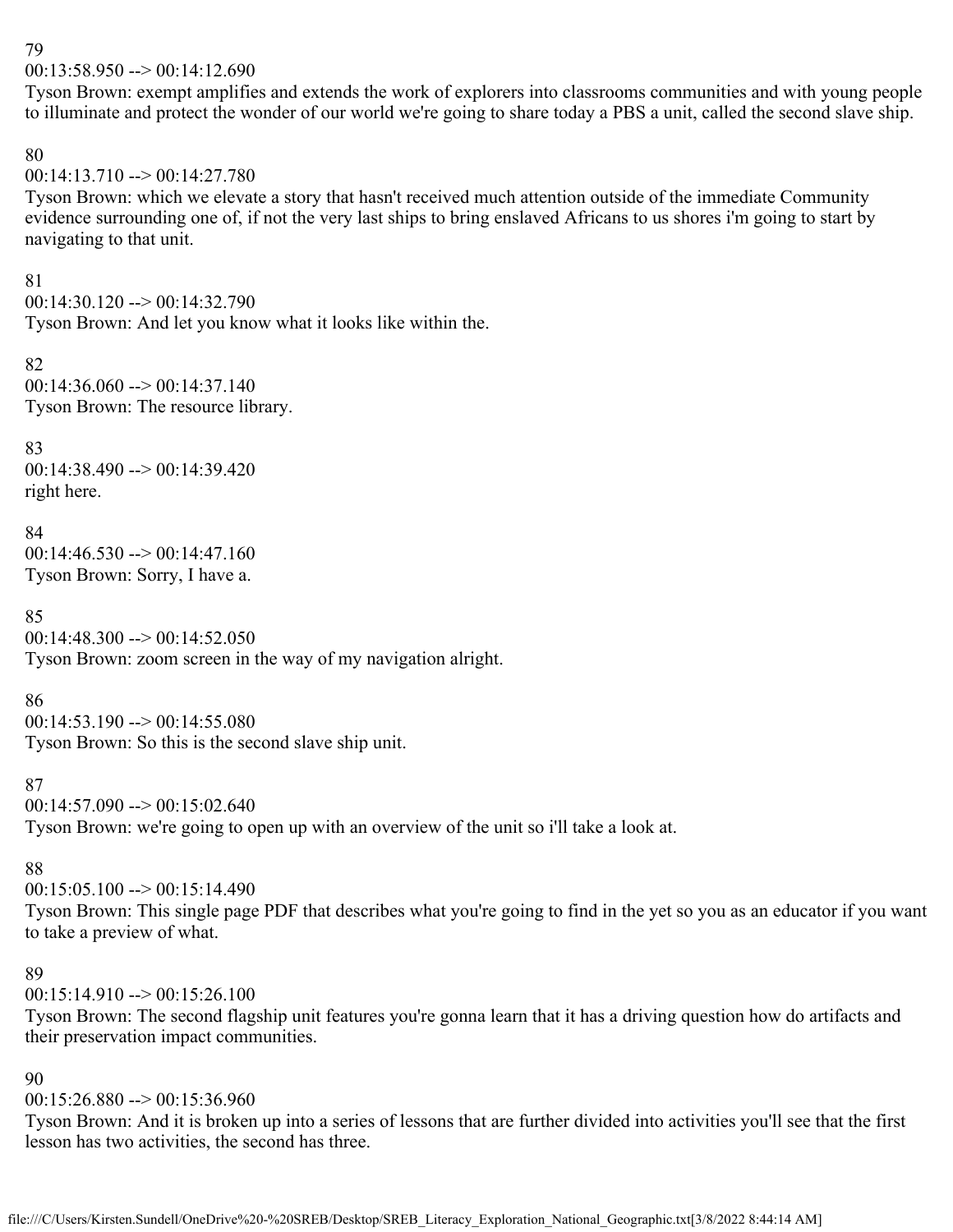$00:15:37.380 \rightarrow 00:15:49.980$ 

Tyson Brown: And then there are two activities in the final lesson and the whole unit should take about two weeks of instruction time and i'm going to ask Daniel is cheer something about how practices into that.

# 92

# $00:15:50.220 \rightarrow 00:16:03.120$

Daniel Rock: First, I want to point out that it all leads to a final product right and that product is not a test um it's not a quiz it's a.

# 93

00:16:04.230 --> 00:16:15.720

Daniel Rock: demonstration of learning that's authentic and that involves writing and writing about what they read that it's going to be a proposal.

### 94

 $00:16:17.010 \rightarrow 00:16:18.870$ Daniel Rock: That includes a sketch of the exhibit.

# 95

 $00:16:19.890 \rightarrow 00:16:27.690$ 

Daniel Rock: And a brochure meant to entice visitors to discover the story of Africans were captured and transported to the United States.

# 96

 $00:16:29.010 \rightarrow 00:16:46.710$ 

Daniel Rock: So it's a argumentative essay right but they're creating an authentic product as part of that, and these are all key components of a quality literacy based assignment and a project based learning aside now.

# 97

# $00:16:47.520 \rightarrow 00:17:05.700$

Daniel Rock: you're going to come back, hopefully in a few weeks we're going to have one of these units that really digs into PDL and they're going to point out all the ppl components of these lessons on, I want to focus on the fact that they also have this literacy rich comes.

# 98

 $00:17:06.900 \rightarrow 00:17:18.480$ 

Daniel Rock: Second, I want to point out the sequence how the lessons are purposely sequence to build towards that product it's not the type of concept, where.

# 99

 $00:17:18.930 \rightarrow 00:17:30.180$ 

Daniel Rock: lesson, where you learn about stuff and then you go to the project each step of each activity is building more foundational knowledge and skills.

# 100

00:17:31.170 --> 00:17:47.580

Daniel Rock: That will lead them to a complete project yeah that's been called the lesson sequence, and then moving up that driving question is so great, because it's open ended there's not one answer, there are multiple answers.

### 101

 $00:17:49.320 \rightarrow 00:17:54.570$ 

Daniel Rock: And it can be connected to so many different things beyond just the slave ships.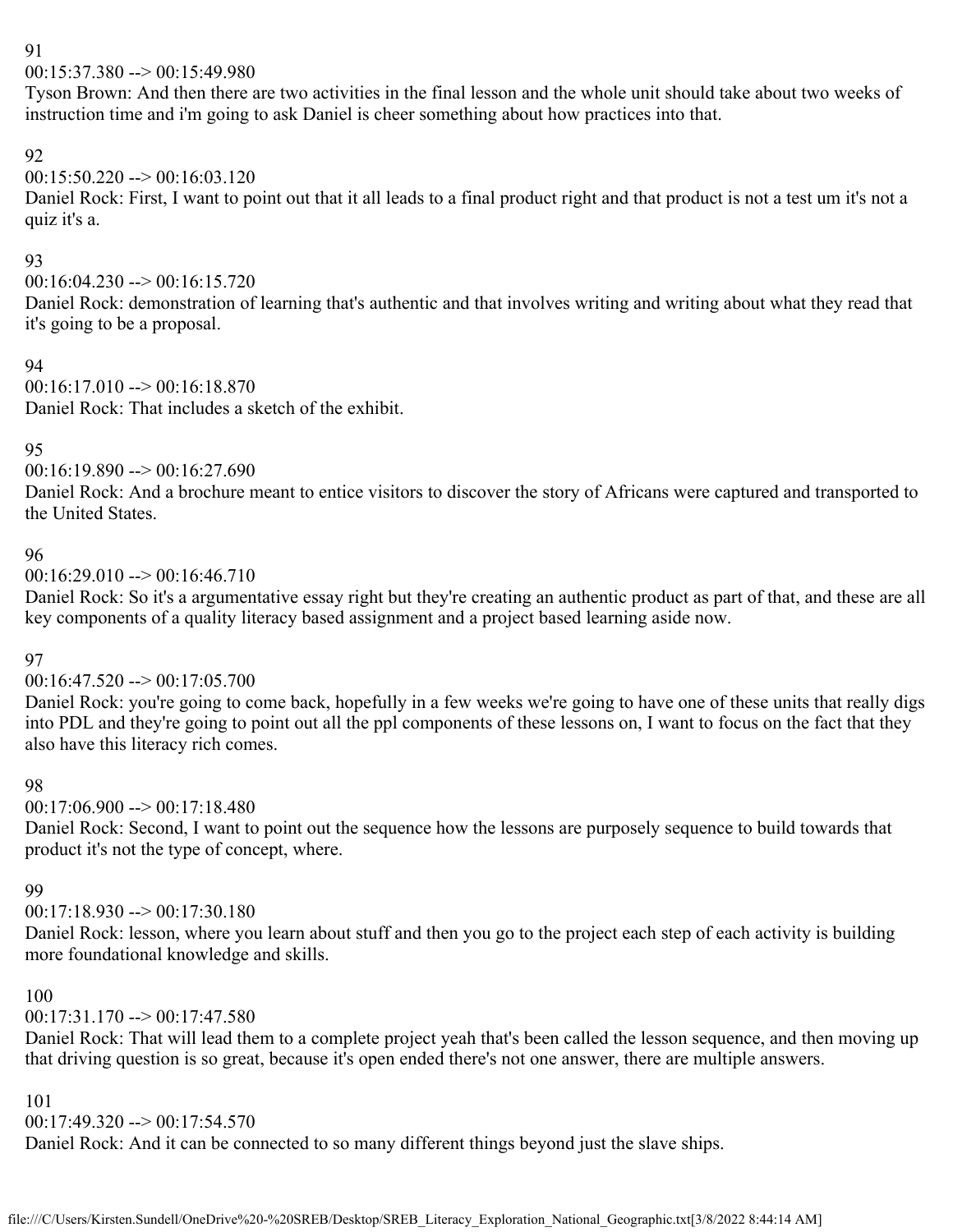$00:17:56.160 \rightarrow 00:18:12.870$ 

Daniel Rock: And it's applicable to our lives and our students lives so there's just so much richness in this, and so much literacy that's going to be built throughout the lesson and also one more thing i'll point out, is how each question.

### 103

#### $00:18:14.070 \rightarrow 00:18:27.840$

Daniel Rock: For each lesson relates back to the overarching question as well as to the assignment that they're going to create throughout the entire assignment they're answering that question, and my answer to that question they're building their final product.

#### 104

 $00:18:29.880 \rightarrow 00:18:30.570$ Daniel Rock: Thank you Tyson.

#### 105

00:18:31.290 --> 00:18:39.300

Tyson Brown: So as Daniel suggested as students are preparing they're going to be reading a variety of texts they're going to view some videos and images.

### 106

 $00:18:39.690 \rightarrow 00:18:52.350$ 

Tyson Brown: to learn about the complexity of working with marine archaeology they will learn that uncovering the ship represents the power of perseverance and pride and how the lost and forgotten can be rediscovered.

### 107

#### $00:18:53.760 \rightarrow 00:19:11.580$

Tyson Brown: Now this opening page sequence that I shared with you about the unit also includes deep background that you as an educator can use to prepare to present the resource, excuse me, the lesson to your students.

#### 108

00:19:13.980 --> 00:19:14.040 Tyson Brown: i'd.

#### 109

 $00:19:14.460 \rightarrow 00:19:16.410$ Daniel Rock: Rather kind of my teacher notes right.

#### 110

 $00:19:16.590 \rightarrow 00:19:18.660$ Daniel Rock: To the teacher preparing this.

### 111

 $00:19:19.170 \rightarrow 00:19:25.650$ 

Tyson Brown: yep it's going to talk a little bit about it's project based learning structure the pedagogical approaches underlying its design.

### 112

### $00:19:26.280 \rightarrow 00:19:42.090$

Tyson Brown: And it also includes supports from various online resources and and and institutions, such as teaching tolerance and the southern poverty law Center to help educators approach, what are going to be some sensitive topics related to slavery.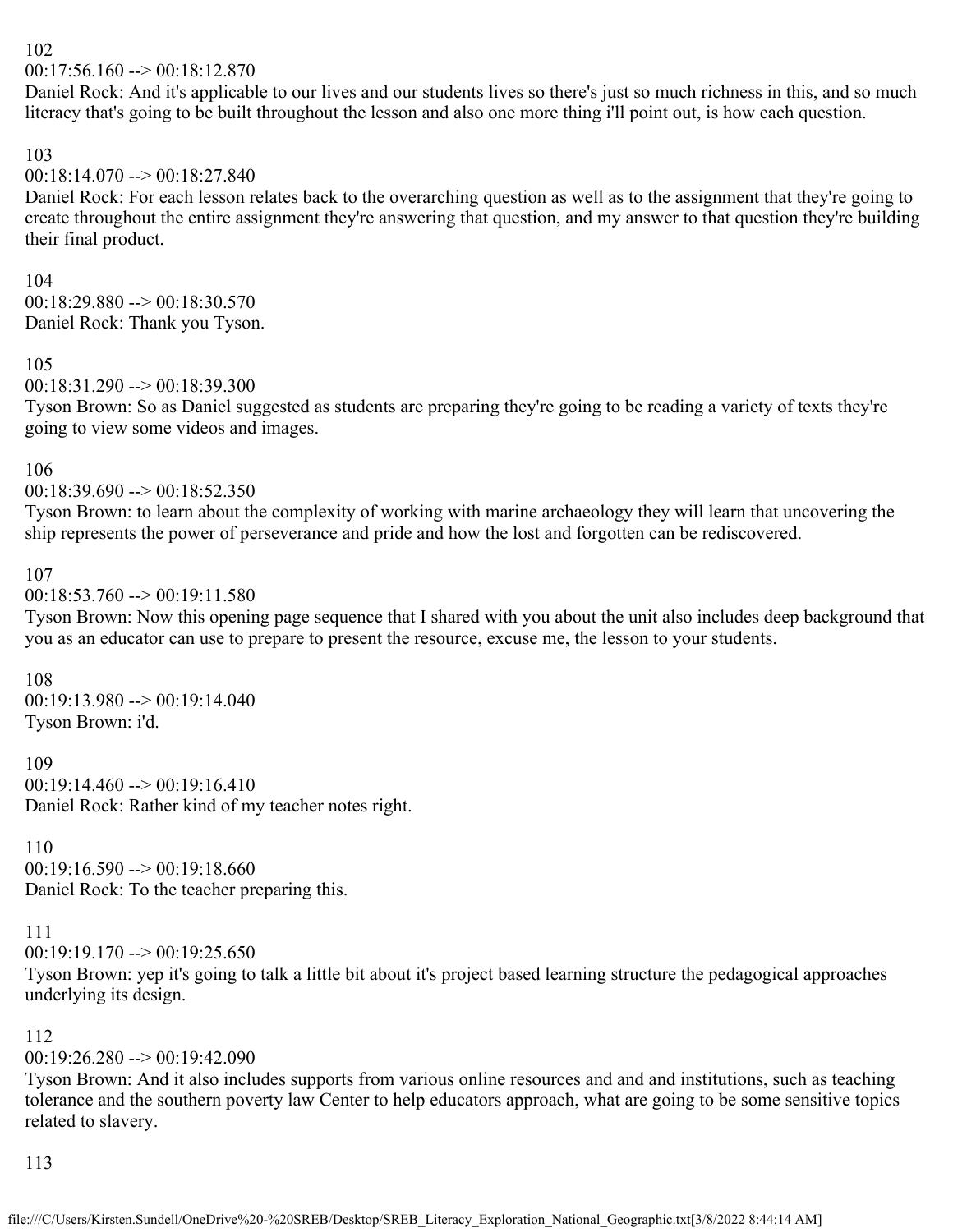### 00:19:43.530 --> 00:19:57.690

Tyson Brown: will also learn about the role of zora neale hurston a canonical author, who conducted a series of interviews with surviving and slave people from the kotel that including a man who came to be known as cujo Lewis.

### 114

### $00:19:58.350 \rightarrow 00:20:09.900$

Tyson Brown: In 1927 hurston conducted and recorded a series of interviews with coke cujo Lewis and others from the hotel and he was at that time, the last known survivor of that slave ship.

### 115

00:20:10.800 --> 00:20:29.580

Tyson Brown: The ship had illegally traveled from beneath to mobile Alabama with 110 enslaved persons in 1860 after the importation of enslaved people with illegal in the United States and they're in mobile Bay the tilda was scuttled and burned with hopes of the crime but going punished.

### 116

### $00:20:30.750 \rightarrow 00:20:48.780$

Daniel Rock: And I think it's important to note that connection for our literacy, if you are an la teacher zora neale hurston is a wonderful person for this connection, because she was an anthropologist who also happened to write, one of the great novels.

### 117

### 00:20:50.370 --> 00:21:03.120

Daniel Rock: of the 20th century, and so that connection is something that, as an English teacher history teacher, you can really blur the lines between the two, and have some fun.

### 118

 $00:21:03.750 \rightarrow 00:21:10.440$ 

Daniel Rock: Cross curricular conversation and that's not necessarily in all of the units, but this one that that that opportunity presents itself.

### 119

 $00:21:13.020 \rightarrow 00:21:20.670$ 

Tyson Brown: So let's go ahead and meet the kudos this will be the first activity of lesson one and you.

### 120

 $00:21:21.450 \rightarrow 00:21:28.740$ 

Tyson Brown: Are you're going to be supported with a variety of resources that you can use with your students, including.

### 121

00:21:29.460 --> 00:21:43.500

Tyson Brown: A set of really evocative images from that period, which are not going to look as good when I presented here in this presentation, just because they're optimized for printing but, as you can see, these are images of.

### 122

00:21:44.640 --> 00:22:07.170

Tyson Brown: Of cujo Lewis and the top left, I think, to the right is him with I believe his wife you'll see images of the conditions that enslaved people experienced in the in the trip across the Middle passage, you can just you know use it to engage your students with some prior knowledge.

### 123

### 00:22:08.040 --> 00:22:18.210

Daniel Rock: back into one of those powerful leadership practices, one is a lesson secrets, and we know a lesson see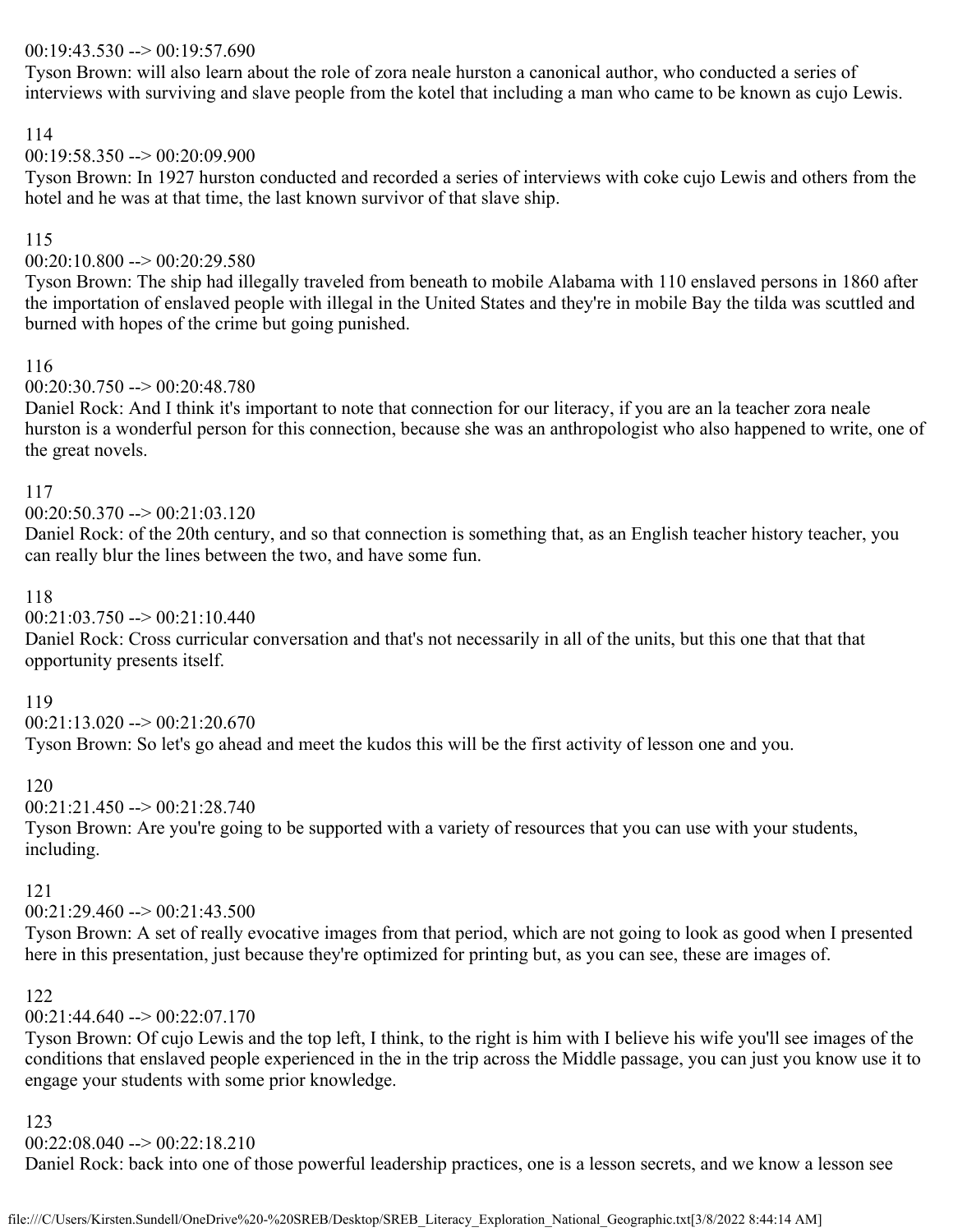points should always begin with activating prior knowledge.

### 124

 $00:22:19.410 \rightarrow 00:22:20.460$ Daniel Rock: As well as.

### 125

00:22:22.320 --> 00:22:26.730 Daniel Rock: Helping answer the question why is this important, why should I care.

### 126

00:22:27.810 --> 00:22:32.490 Daniel Rock: And we see here evocative and disturbing.

### 127

 $00:22:33.690 \rightarrow 00:22:46.710$ 

Daniel Rock: pictures that will allow students a pathway into it now I believe there's also an activity that goes along with these pictures where they asked questions you know about what is happening um.

128 00:22:48.150 --> 00:22:51.330 Daniel Rock: What this is, this is the for the text.

### 129

 $00:22:52.350 \rightarrow 00:22:55.290$ Daniel Rock: right there that we're going to read in a second.

# 130

 $00:22:56.430 \rightarrow 00:23:12.540$ 

Daniel Rock: So they have these questions, because until My point is, they are looking at these and they're have activities around them, that will scaffold they're thinking about what they're learning and about these pictures, so that the students have a way to interact with.

131  $00:23:13.590 \rightarrow 00:23:17.790$ Daniel Rock: and talk about the activity with the quotes that we were looking at.

#### 132

00:23:18.330 --> 00:23:32.310

Tyson Brown: Absolutely, so I mean this, these are this is if you've brought these individuals into your classroom because this, these are taken straight from zora neale hurston work they.

### 133

 $00:23:33.210 \rightarrow 00:23:54.840$ 

Tyson Brown: present the content in the dialect that cujo Lewis used, and one of the things that students are going to do is try to understand Mr Lewis and present his content in contemporary English, so that they can share the message and the experiences that he is talking about.

# 134

# 00:23:56.070 --> 00:24:08.280

Daniel Rock: And one of such as literacy teacher i'm close reading is an essential component and while the text here is going to be challenging for students, because of the dialect.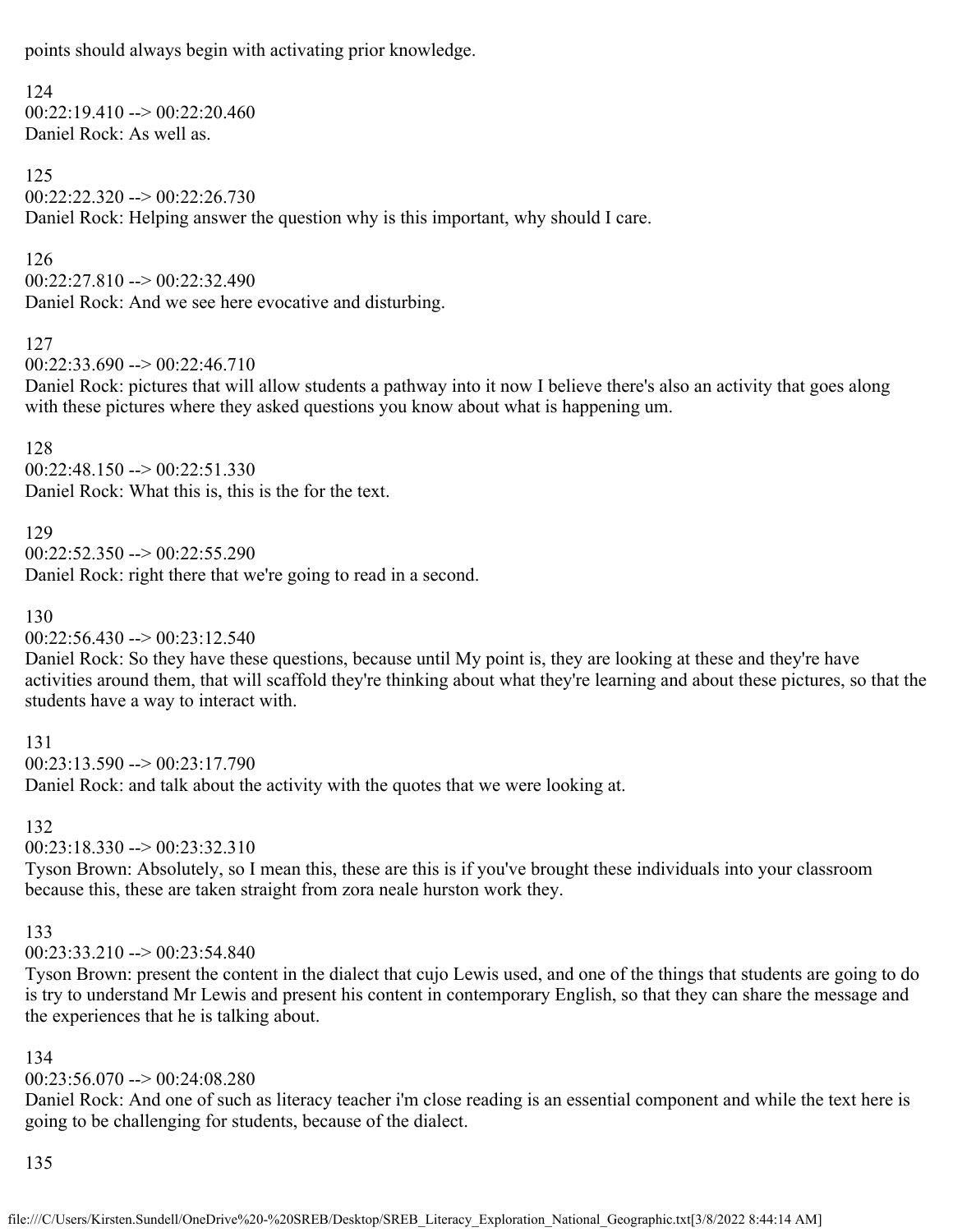### 00:24:08.970 --> 00:24:14.820

Daniel Rock: And she she wrote the way people spoke i'm in order to capture the sound of their voice.

### 136

00:24:15.720 --> 00:24:32.040

Daniel Rock: Which is a beautiful thing and a powerful thing for students to hear and to read, but of course you'll have to have a conversation about why they speak like that, but the questions that come along with these quotes have use my pillow that have the students really.

### 137

 $00:24:33.180 \rightarrow 00:24:38.610$ 

Daniel Rock: think carefully, you know what about the float surprised, you have confirmed challenge your thinking.

### 138

 $00:24:39.090 \rightarrow 00:24:55.260$ 

Daniel Rock: Why is this quote important to us to understand his experience what type of connection can you make text itself, so you see throughout the lessons, there are scaffolding questions and organizers to help students think through the texts.

### 139

 $00:24:58.980 \rightarrow 00:25:02.910$ 

Tyson Brown: Thanks Daniel now, I think we were going to share.

### 140

 $00:25:03.810 \rightarrow 00:25:15.330$ 

Tyson Brown: Some modern i'm going to share some video showing some people from Africa town and the group diving with a purpose which we'll talk a little bit about more detail later in a few moments.

### 141

 $00:25:16.170 \rightarrow 00:25:22.560$ 

Tyson Brown: So i'm going to just show you two or three minutes of this video so you can get a sense of what this Community looks like today.

### 142

 $00:25:22.830 \rightarrow 00:25:26.670$ 

Daniel Rock: And just before you press play on that, I would just want to point out again.

### 143

 $00:25:28.110 \rightarrow 00:25:42.000$ 

Daniel Rock: Texts right listening and viewing a variety of texts so maybe students struggle with that reading here's a video that might help give them more prior knowledge more foundation for them to build new ideas.

### 144

 $00:25:46.260 \rightarrow 00:25:47.040$ Daniel Rock: We won't show the whole.

145  $00:25:51.870 \rightarrow 00:25:56.370$ I was born in this House right next to the Union bed.

146  $00:25:57.660 \rightarrow 00:25:58.050$ In.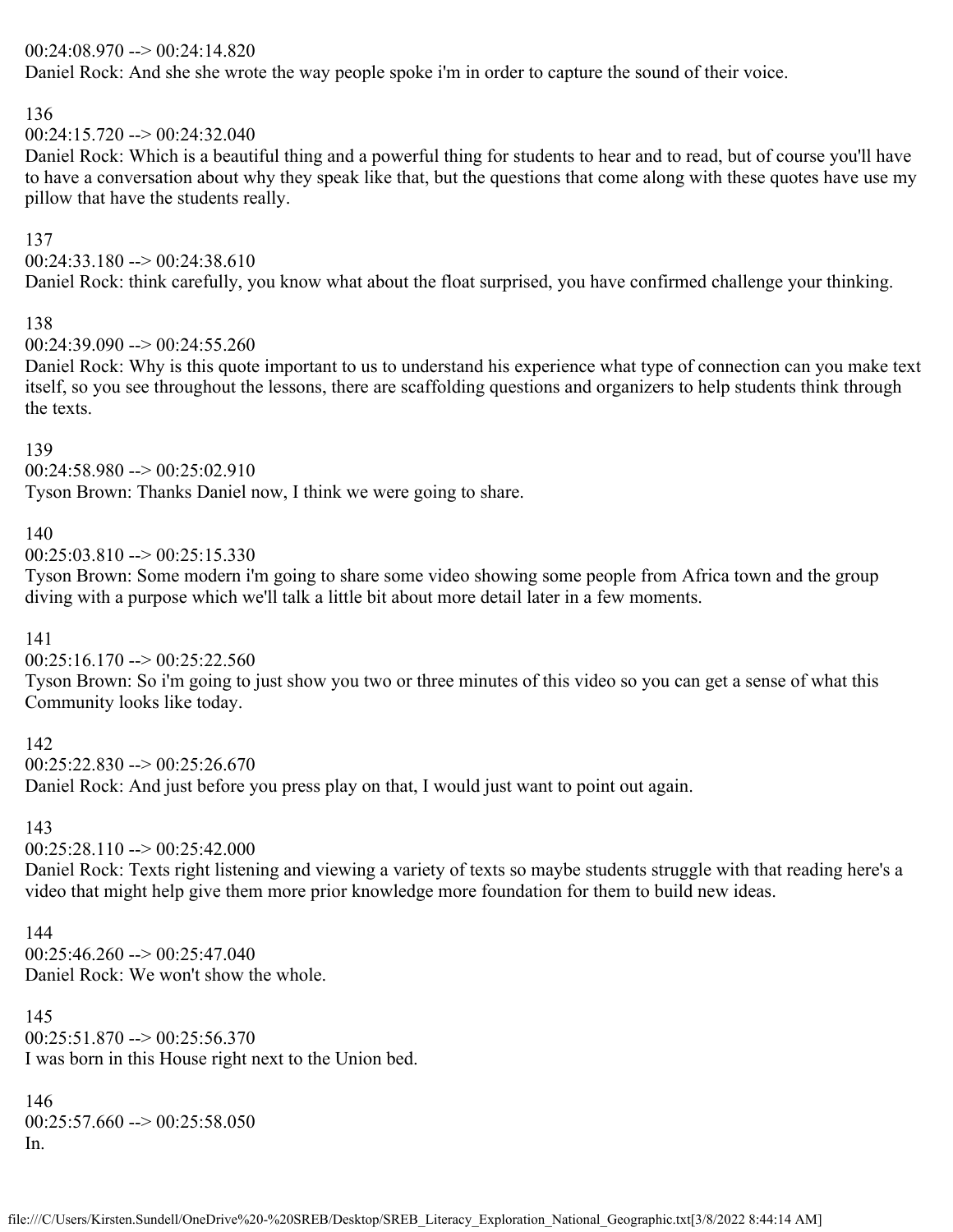147  $00:25:59.070 \rightarrow 00:26:00.360$ Mobile Alabama.

### 148  $00:26:05.250 \rightarrow 00:26:07.530$ In this House my grandmother.

149

 $00:26:11.640 \rightarrow 00:26:17.430$ would be being a little girl I didn't know that his history was as important as.

### 150

00:26:21.180 --> 00:26:28.320 They wanted us to remember their family came over to the delays slaves.

#### 151

 $00:26:39.660 \rightarrow 00:26:50.070$ They made a bit down on the mobi attacks that take a brain to ship unseen and unheard because they knew it was illegal.

### 152

 $00:26:54.090 \rightarrow 00:27:02.310$ It was a racist the victim is 111 people from beginning and brought them here with the intent of enslaving them.

### 153

 $00:27:11.610 \rightarrow 00:27:21.570$ 

They wanted to make sure no bad His name was connected so when they burn that ship said nope was it was.

### 154

 $00:27:26.400 \rightarrow 00:27:31.560$ very powerful descended Community right here in mobile Alabama called Africa town.

### 155

 $00:27:42.210 \rightarrow 00:27:48.060$ Trying to reclaim a memory and reclaim identity and reclaim culture that was stolen from.

156 00:27:51.480 --> 00:27:52.140 So this way.

### 157  $00:27:56.340 \rightarrow 00:27:56.910$ start.

158  $00:28:06.240 \rightarrow 00:28:09.960$ A started Africa town with a meek and humble beginning.

159 00:28:15.990 --> 00:28:20.010 They won't make this their F, they want everything right here.

160 00:28:22.980 --> 00:28:30.990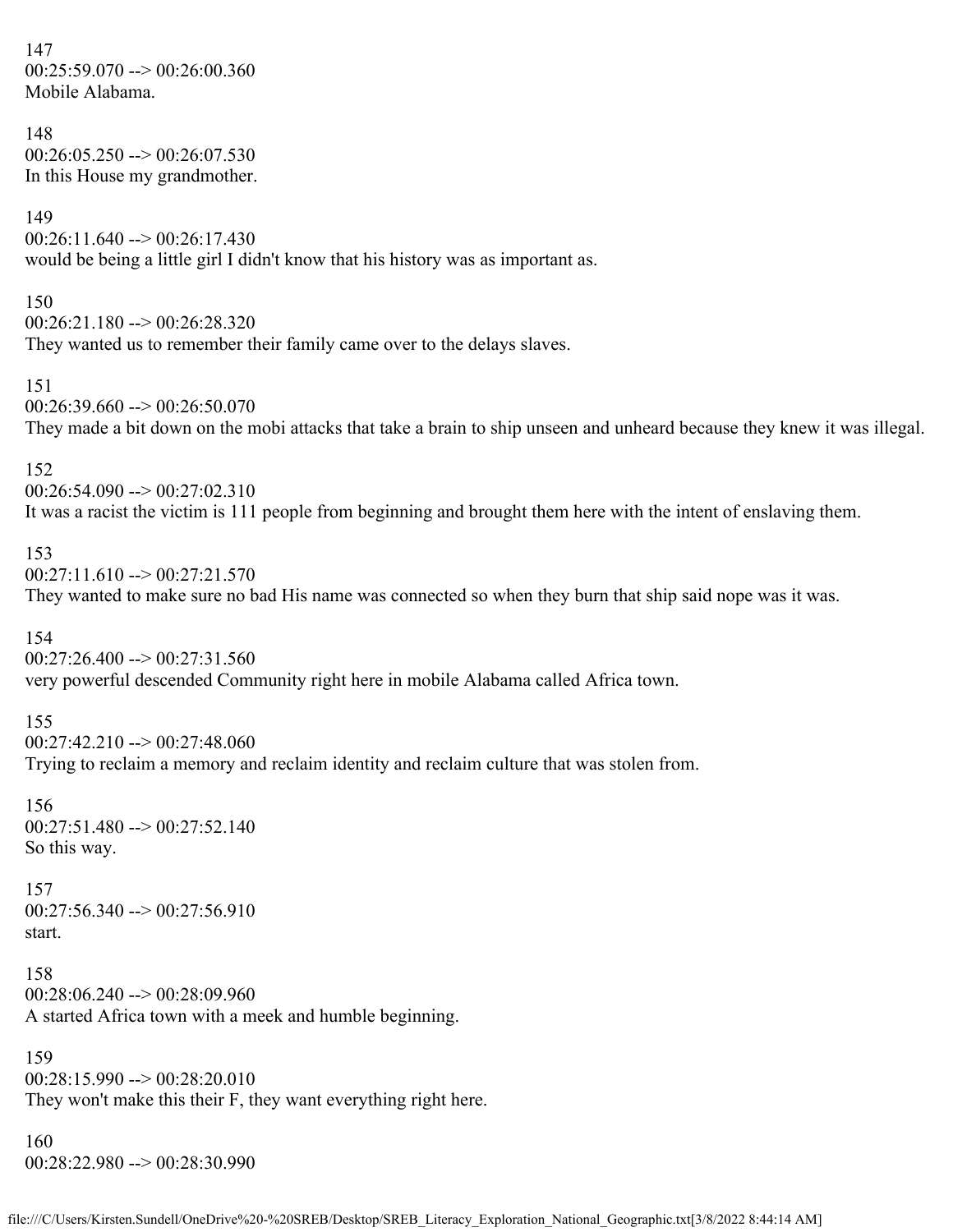This Community at one time was self sustaining and barbershops grocery stores cleaners everything that you need it.

161

 $00:28:32.700 \rightarrow 00:28:36.180$ 

We had fruit trees everywhere, everybody had chickens and gardens.

162

 $00:28:37.200 \rightarrow 00:28:41.160$ There was always something cooked at somebody's house and they cooked on what stokes.

163

00:28:44.310 --> 00:28:48.360 Tyson Brown: Good easily watch this entire video is just so evocative.

164 00:28:49.980 --> 00:28:50.580 Tyson Brown: and

165

00:28:51.660 --> 00:29:03.870

Tyson Brown: it's I think a perfect launching point for the students who are now going to engage in picking up that story and elevating it and making.

166 00:29:04.920 --> 00:29:11.250 Tyson Brown: A an exhibit that will share the story of Africa town with other people.

167 00:29:16.590 --> 00:29:18.420 Tyson Brown: Now this unit.

168 00:29:20.250 --> 00:29:24.390 Tyson Brown: dovetails nicely with the ongoing work of our explorers.

169

 $00:29:26.100 \rightarrow 00:29:34.950$ 

Tyson Brown: For example, explore Tara Roberts has been working closely with a group of African American divers who make up a group called diving with a purpose.

170

00:29:35.460 --> 00:29:47.130

Tyson Brown: To document their work and i'm going to show another video that shows how they went about finding the kotel to and preparing for that, so we find that video here.

171 00:29:49.020 --> 00:29:51.360 Tyson Brown: And i'll just show another couple of minutes of that.

172  $00:30:16.530 \rightarrow 00:30:18.540$ there's all this history that exists.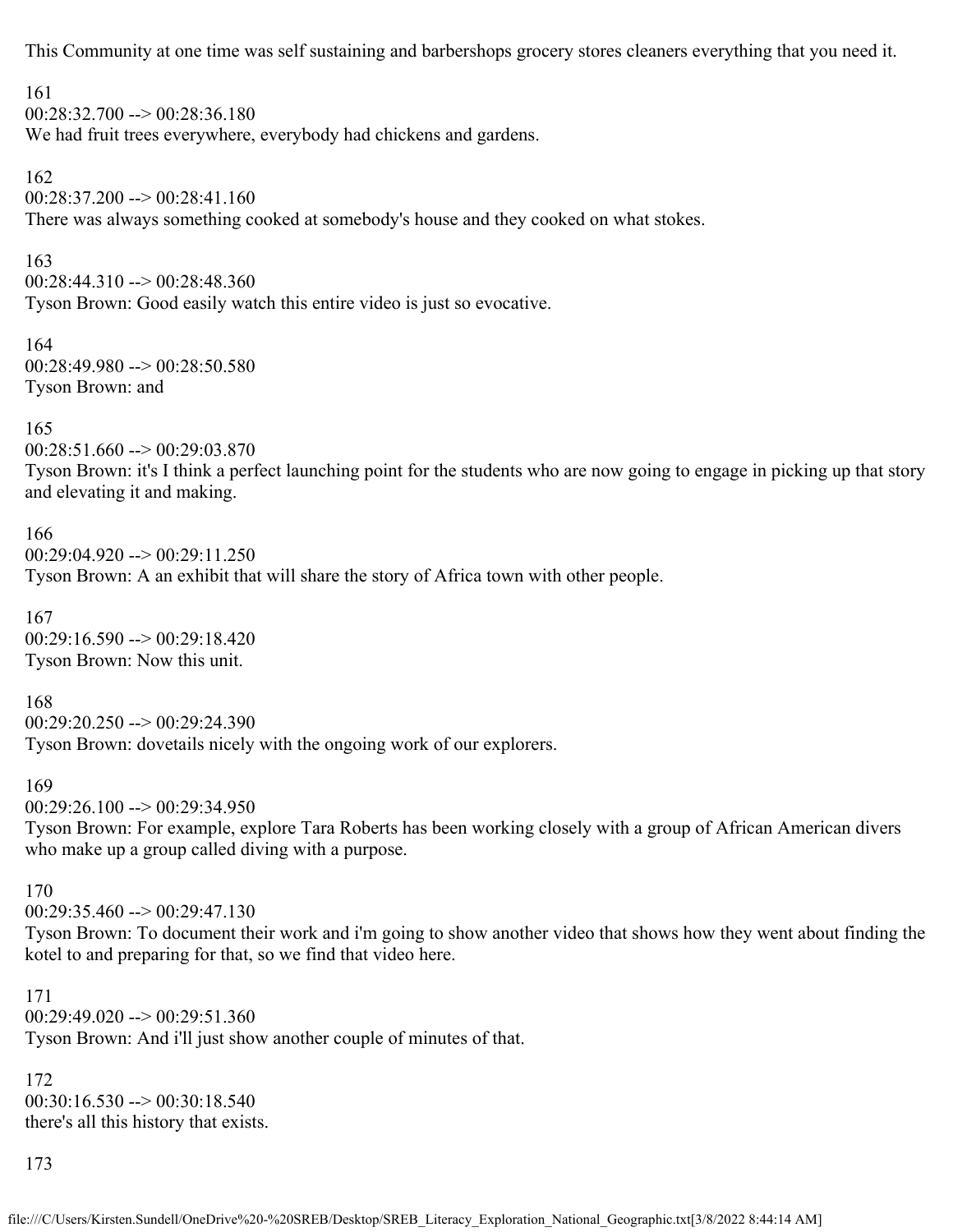### 00:30:19.980 --> 00:30:25.890

Maybe the metaphor of water is good, when you die it's a completely different world.

### 174

 $00:30:27.900 \rightarrow 00:30:43.050$ 

it's so below the surface, yes let's do some gear chicken and I think African history is like that we have not touched the surface it's world seven below so that makes me inspired It makes me excited.

### 175

 $00:30:44.520 \rightarrow 00:30:56.400$ 

My name is Tara Roberts i'm following a group of black scuba divers historians and archaeologists who are searching for slave ship wrecks around the world.

# 176

 $00:31:03.210 \rightarrow 00:31:06.570$ I often think of the middle passage.

# 177

00:31:07.680 --> 00:31:21.990

As the origin story specifically for Africans in the Americas, so the middle passage is actually the triangular travel routes that was taken during the slave trade.

# 178

 $00:31:22.950 \rightarrow 00:31:47.640$ 

They estimate that there were approximately 35,000 ships that brought about 12 million Africans to the Americas but likely 500 of those ships wrecked on the passage over of those 500 ships that wrecked, we know that.

### 179

00:31:48.900 --> 00:32:09.720

somewhere around five have been found and only to have actually been documented and excavated says whole portion of history that's just missing that no one is looking for thinking about adding back into our collective memory.

### 180

00:32:15.240 --> 00:32:26.370

Tyson Brown: Attention everybody attention on deck attention on deck we have a low a master log of every diver and his master.

# 181

 $00:32:26.850 \rightarrow 00:32:35.580$ 

Tyson Brown: At this point in the video they start to talk a little bit about the process of documenting a wreck and you get to meet some of the individuals who started diving with the purpose.

### 182

 $00:32:36.090 \rightarrow 00:32:44.310$ 

Tyson Brown: and learn about their work and what it has done to bring attention to the kotel to retrieve it or to protect it.

# 183

 $00:32:45.900 \rightarrow 00:32:56.280$ 

Tyson Brown: Tara Roberts is also developed a podcast series called into the depths, in which he sets off on the journey of a lifetime to meet these diverse and Maria archaeologists.

# 184

00:32:56.790 --> 00:33:03.030

Tyson Brown: descendants of those who were brought over on the ships and historians investigating the last stories of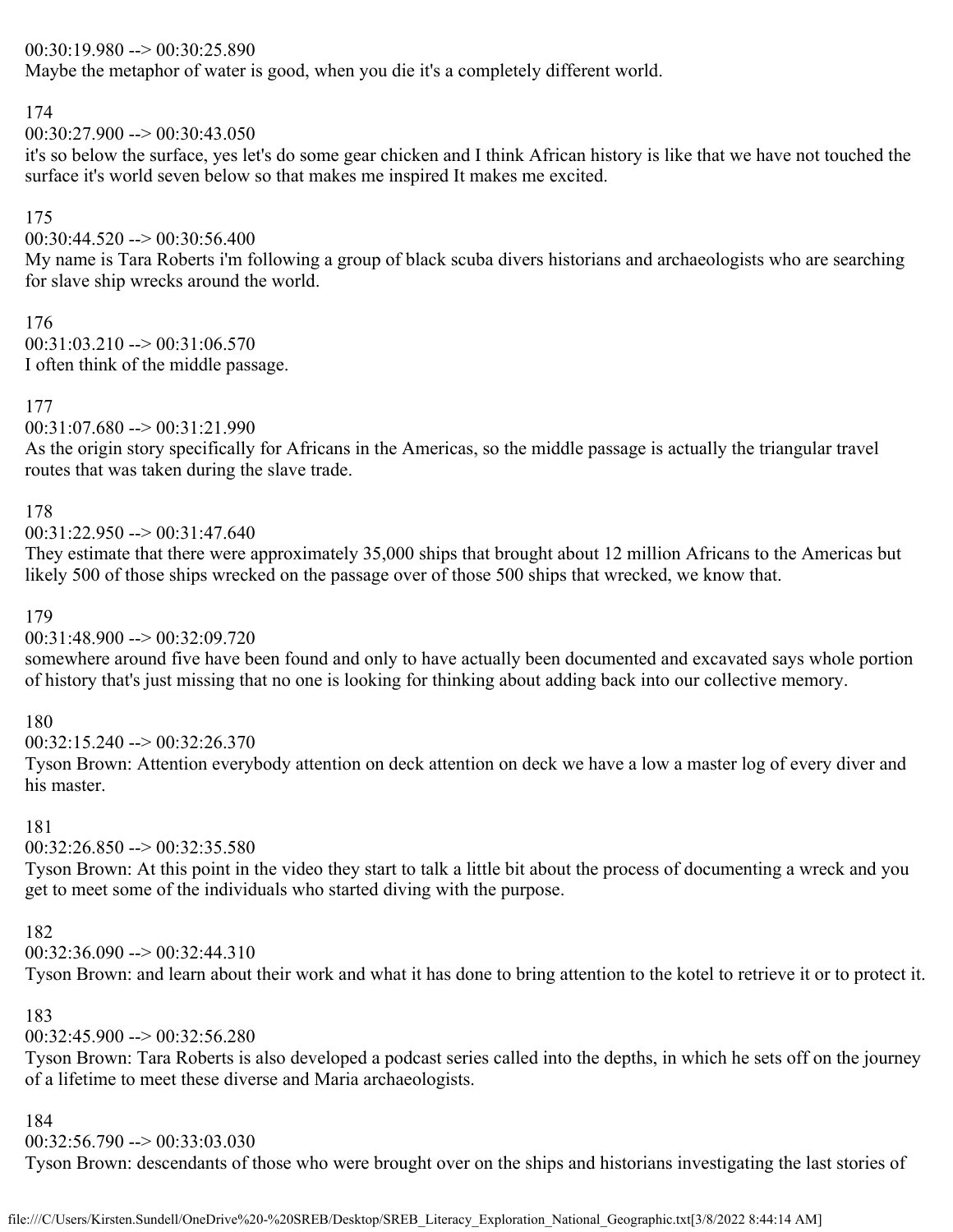the slave trade.

### 185

# $00:33:03.570 \rightarrow 00:33:11.310$

Tyson Brown: Both to expand the historical record and to honor the estimated 1.8 million souls who perished during that middle passage.

### 186

 $00:33:11.970 \rightarrow 00:33:27.720$ 

Tyson Brown: Along the way that Tara meets up with her family and friends spiritual advisors and even a poet, to help tell those ancestral stories and she delves into her own roots challenging her assumptions about home and belonging and one of the ways that we've equipped that.

# 187

 $00:33:29.730 \rightarrow 00:33:37.800$ 

Tyson Brown: podcast series which I know is, it is a different way of engaging with content in the classroom one of the ways that we've a quick thing.

# 188

# $00:33:38.580 \rightarrow 00:33:51.150$

Tyson Brown: Is with a listening guide that provides some of the tools that you and your students will utilize to to hear the episodes Daniel did you want to share something about that.

# 189

 $00:33:51.330 \rightarrow 00:33:59.970$ 

Daniel Rock: yeah you can see that this was made developed by somebody who's a teacher, because, as you listen right.

# 190

00:34:00.540 --> 00:34:10.350

Daniel Rock: um that's one of the key thing you want to teach students to do is to be active listeners, and you know how do you listen, how do you make your thinking visible.

# 191

00:34:10.800 --> 00:34:21.270

Daniel Rock: As you're listening and and the fact that it's given you a podcast but also these note takers right for you to keep track of your thoughts and questions as you listen.

# 192

 $00:34:21.750 \rightarrow 00:34:30.270$ 

Daniel Rock: So maybe a two column note chart or cause and effect diagram you know Those are two different ways to think about what they're listening to.

# 193

 $00:34:30.810 \rightarrow 00:34:42.000$ 

Daniel Rock: But when we think about literacy and literacy strategies on those are scaffolding and tools that a person could use anytime and also know how.

# 194

 $00:34:42.540 \rightarrow 00:34:55.050$ 

Daniel Rock: That video and what we're thinking of what that video is inviting us to think about is connected to that assignment right how and that driving driving question how do we preserve our past.

# 195

00:34:55.380 --> 00:35:06.810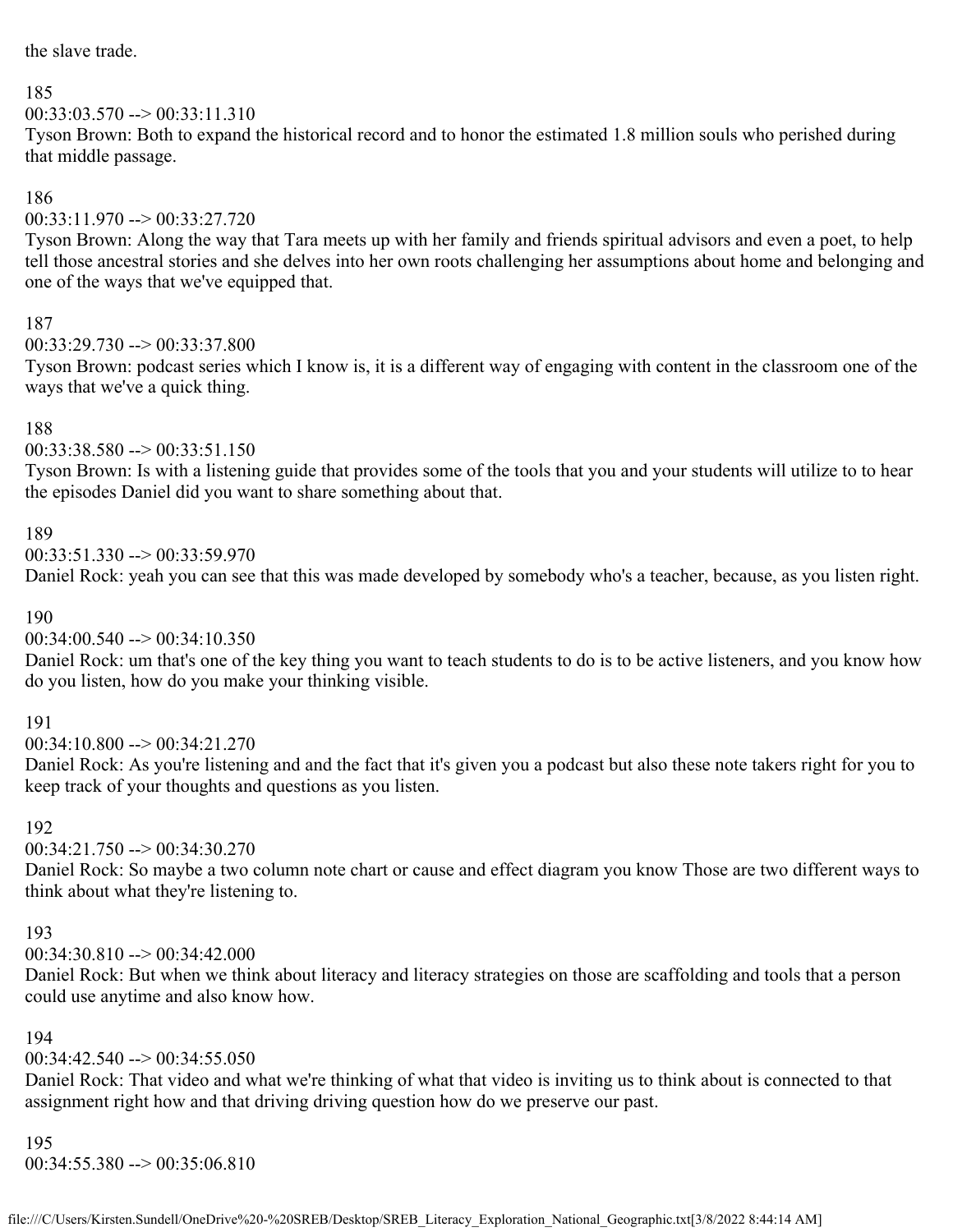Daniel Rock: How do we, how do we preserve artifacts that you know tell us about the path I don't remember the exact same question i'll top my head, but everything is going back to that question.

196

 $00:35:09.060 \rightarrow 00:35:12.540$ 

Tyson Brown: And why it's so important, I mean these these are.

197

# $00:35:14.070 \rightarrow 00:35:22.500$

Tyson Brown: Individuals who perished with with marissa trace and, and so this is an opportunity for us to honor them.

### 198

 $00:35:24.330 \rightarrow 00:35:39.960$ 

Tyson Brown: And so Tara Roberts work is just part of the materials that are available within the resource library, we have a whole range of content that isn't necessarily in this ppl unit, and so one of the things that will.

199

 $00:35:40.980 \rightarrow 00:35:44.820$ 

Tyson Brown: encourage you to do, in addition to engaging with.

200

 $00:35:45.840 \rightarrow 00:36:00.060$ 

Tyson Brown: The specific lessons and activities of the unit is to wander around in the resource library and find some other materials that also talk about this topic, for example, we have some extensive non.

### 201

 $00:36:01.170 \rightarrow 00:36:15.720$ 

Tyson Brown: fiction narratives that are taken from work that National Geographic has sponsored and this one, a sunken slave ship in the search for answers, is one of those longer form nonfiction pieces which we've actually.

# 202

 $00:36:17.010 \rightarrow 00:36:23.280$ Tyson Brown: leveled so that if you have students who need supports you can have access to.

# 203

 $00:36:24.600 \rightarrow 00:36:28.620$ Tyson Brown: A 12th grade version, all the way down to the third grade version of the story.

# 204

 $00:36:30.030 \rightarrow 00:36:41.040$ 

Tyson Brown: In this case, journalist and scuba diver Michael cotman is exploring the history of the slave trade, by focusing on the journey of the henrietta Murray, another slave ship.

# 205

00:36:42.420 --> 00:36:59.190

Tyson Brown: Integrated the story of one of those ships with a journey of with his own journey of discovery and humanizes the slave trade for young readers transforming the passive way that slavery is traditionally taught into an active approach centered on curiosity and discovery.

206  $00:37:00.390 \rightarrow 00:37:02.160$ Daniel Rock: And you'll notice the.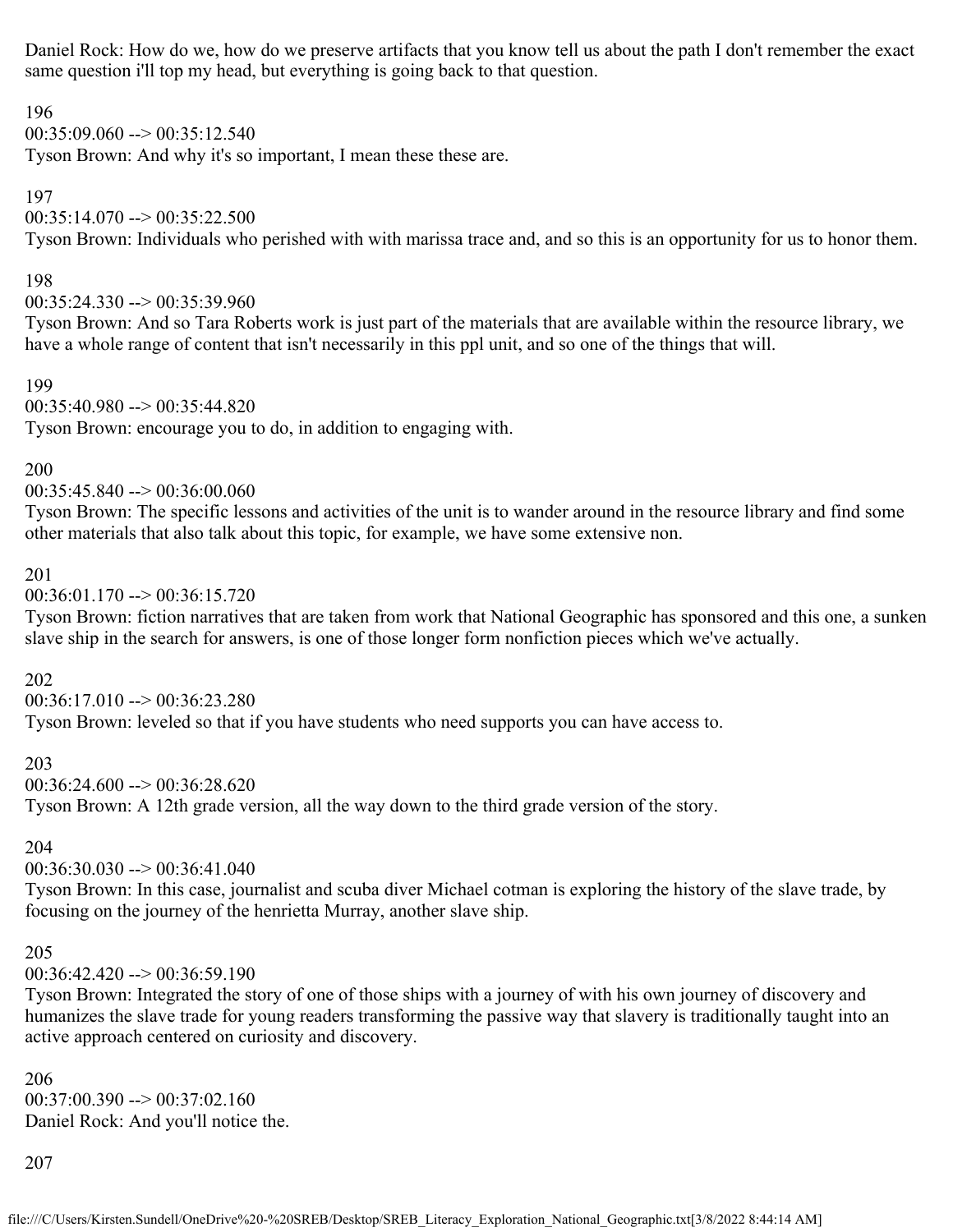### $00:37:03.330 \rightarrow 00:37:16.530$

Daniel Rock: village of you who are familiar with news ella how its level right So if I teach eighth grade I can put an eighth grade 11th grade 11th grade so on so forth, also the vocabulary.

208

 $00:37:19.170 \rightarrow 00:37:27.690$ 

Daniel Rock: That you know what these articles are written, not for students, that are written for the general public and they're using you know academic vocabulary.

#### 209

 $00:37:29.400 \rightarrow 00:37:39.810$ 

Daniel Rock: That many teams may not be familiar with, so the I they have free selected those those keywords or very quick and easy define.

210

 $00:37:42.810 \rightarrow 00:37:50.130$ 

Tyson Brown: And he also have access to our great photography, so this is a picture taken by Courtney platt.

211 00:37:51.210 --> 00:37:51.780 Tyson Brown: We have.

212

 $00:37:52.860 \rightarrow 00:38:01.470$ 

Tyson Brown: image of the for the glory, which is off the coast of Senegal, where a lot of insight people started the journeys to the Americas.

#### 213

 $00:38:02.580 \rightarrow 00:38:12.450$ 

Tyson Brown: We have objects or artifacts from the ship the henrietta Murray, so they found the bell from that ship, and that was used to identify it.

214 00:38:13.470 --> 00:38:15.120 Tyson Brown: And we have.

215 00:38:16.260 --> 00:38:16.650 Tyson Brown: This.

216 00:38:18.390 --> 00:38:24.090

Tyson Brown: implement this kitchen implement a cauldron us to the inside, people would have used to cook their food.

### 217

 $00:38:25.050 \rightarrow 00:38:38.400$ 

Daniel Rock: And so, these articles would be used they're not necessarily part of the teacher created units, but they are exist within the resource library that you could pull in as an extension or way to go deeper.

218  $00:38:39.090 \rightarrow 00:38:39.360$ Tyson Brown: yep.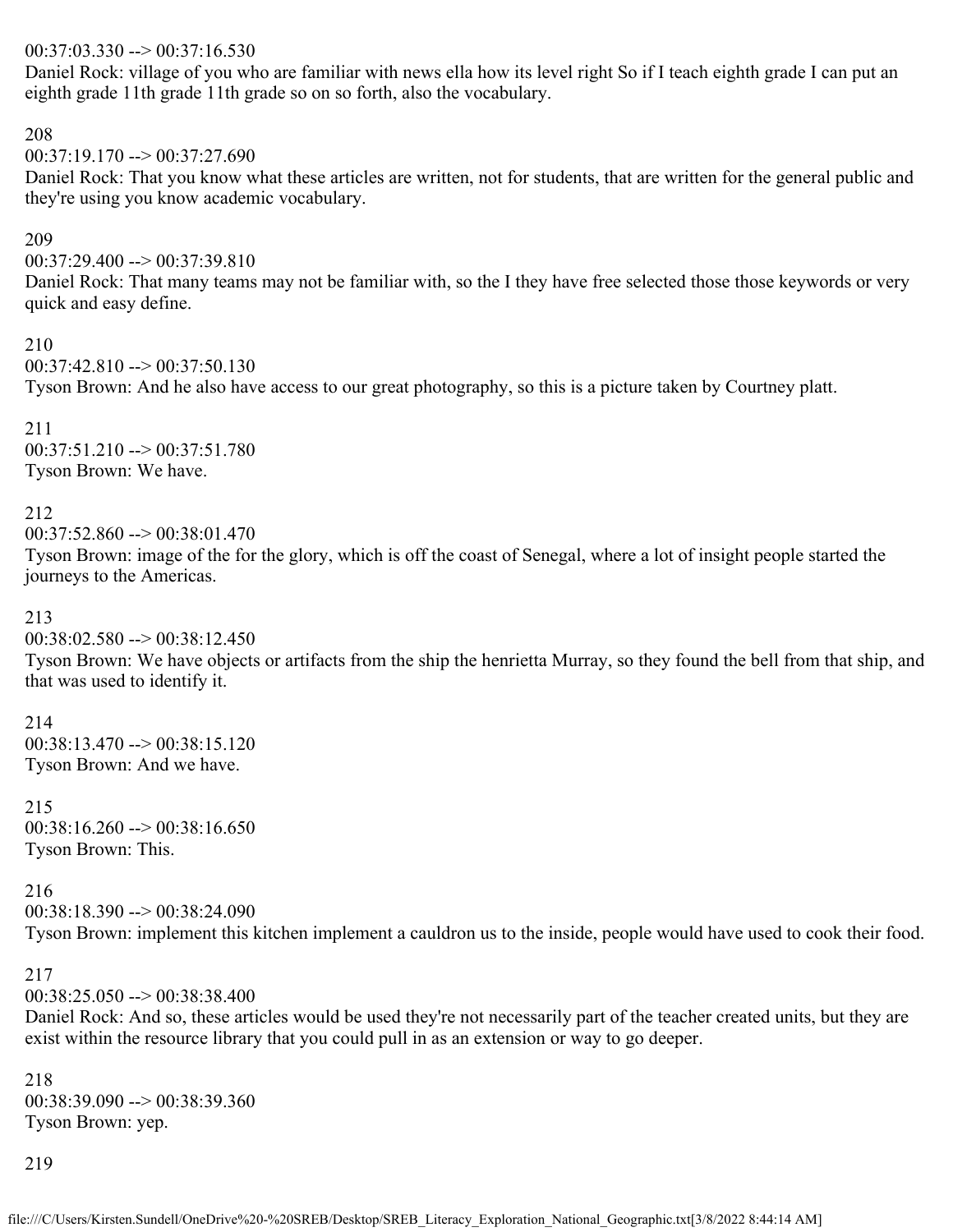00:38:39.450 --> 00:38:40.500 Daniel Rock: no pun intended.

220  $00:38:43.050 \rightarrow 00:38:43.740$ Tyson Brown: Exactly.

221  $00:38:45.330 \rightarrow 00:38:46.830$ Tyson Brown: And then, if you wanted.

222 00:38:48.990 --> 00:38:49.710 Tyson Brown: shorter.

223  $00:38:51.930 \rightarrow 00:38:56.160$ Tyson Brown: pieces and then navigate through a bunch of stuff that I should have navigated through earlier.

224

00:39:02.220 --> 00:39:10.500

Tyson Brown: We have access, also to shorter nonfiction like this symbolism article, which is naturally going to the wrong way.

225  $00:39:11.760 \rightarrow 00:39:12.060$ Tyson Brown: or.

226 00:39:12.870 --> 00:39:14.280 Daniel Rock: symbolism that's the right one.

227

00:39:14.610 --> 00:39:29.460

Daniel Rock: So many of our la teachers and some studies teacher teach about bias and think about symbolism to teach about bias and so these are curated articles a collection.

228

00:39:30.120 --> 00:39:37.950 Daniel Rock: Of curated videos and pictures and articles about that was also one about just symbol is.

229

 $00:39:38.310 \rightarrow 00:39:49.590$ 

Daniel Rock: right if you're just teaching about symbolism, it has a concept of that and so as an English teacher that's one of the core ideas that you teach so there might be a a short.

230

 $00:39:50.040 \rightarrow 00:40:03.720$ 

Daniel Rock: You know just quick explanation of symbolism, so this is a concept that you wanted us to learn and instead of just explaining symbolism is blah blah blah blah blah the definition down here's a encyclopedia entry.

231

00:40:04.140 --> 00:40:09.180

Daniel Rock: that connects playing it to them again with important vocabulary define yep.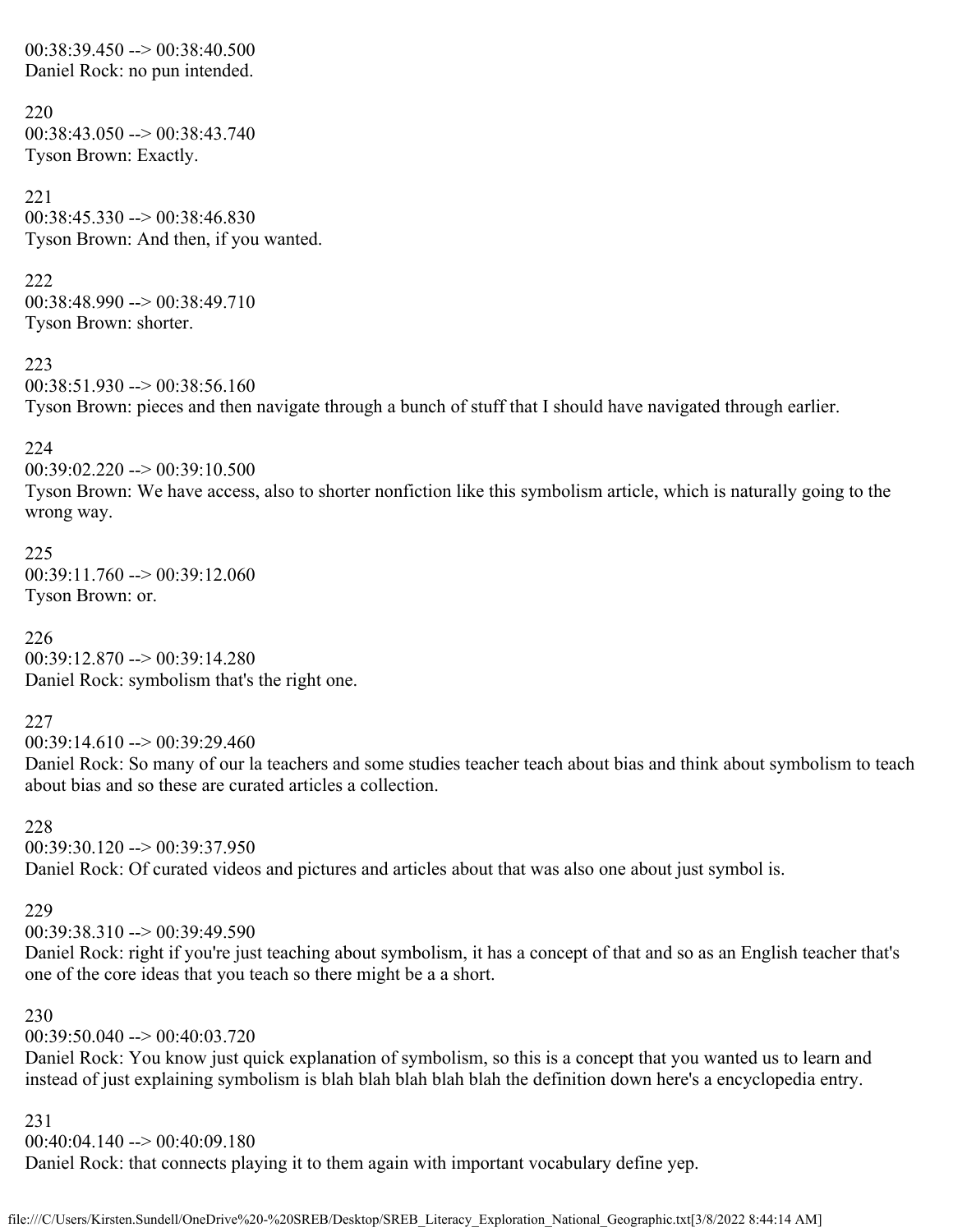$00:40:09.360 \rightarrow 00:40:34.410$ 

Tyson Brown: That are parlance encyclopedia entry is a shorter nonfiction piece, so we have that range, then we also feature infographics and maps and interactive lives and all kinds of resources that you can access within the resource library, which I believe you may have the link to in your chat.

#### 233

00:40:35.460 --> 00:40:47.490

Tyson Brown: But you can also just go to national geographic and navigate to this resource library, and you can see that we have a lot of content, almost 5000 pieces.

#### 234

00:40:48.690 --> 00:40:54.840 Tyson Brown: It is collected into a variety of subject headings or.

### 235

 $00:40:56.250 \rightarrow 00:41:07.980$ 

Tyson Brown: Collection or levels of material or different content types, so if you're looking for just an activity or an article or a map.

#### 236

 $00:41:09.030 \rightarrow 00:41:17.310$ Tyson Brown: or an infographic you can just click on any one of these filters and it will immediately limit your choices to just kind of resource.

#### 237

00:41:18.660 --> 00:41:21.690 Tyson Brown: And then you'll see that you get into some really beautiful.

#### 238

 $00:41:22.710 \rightarrow 00:41:25.950$ Tyson Brown: pieces like this infographic about the Gulf of Mexico.

# 239

00:41:28.740 --> 00:41:33.090 Tyson Brown: it's taken directly from one of the National Geographic magazines.

#### 240

 $00:41:34.560 \rightarrow 00:41:38.130$ Tyson Brown: And features that artistry and and.

### 241

 $00:41:39.150 \rightarrow 00:41:42.240$ 

Tyson Brown: Research that you come to expect from National Geographic.

#### 242

00:41:48.900 --> 00:41:49.530 Tyson Brown: So, Daniel.

#### 243 00:41:50.970 --> 00:41:53.340 Tyson Brown: Going back to our presentation.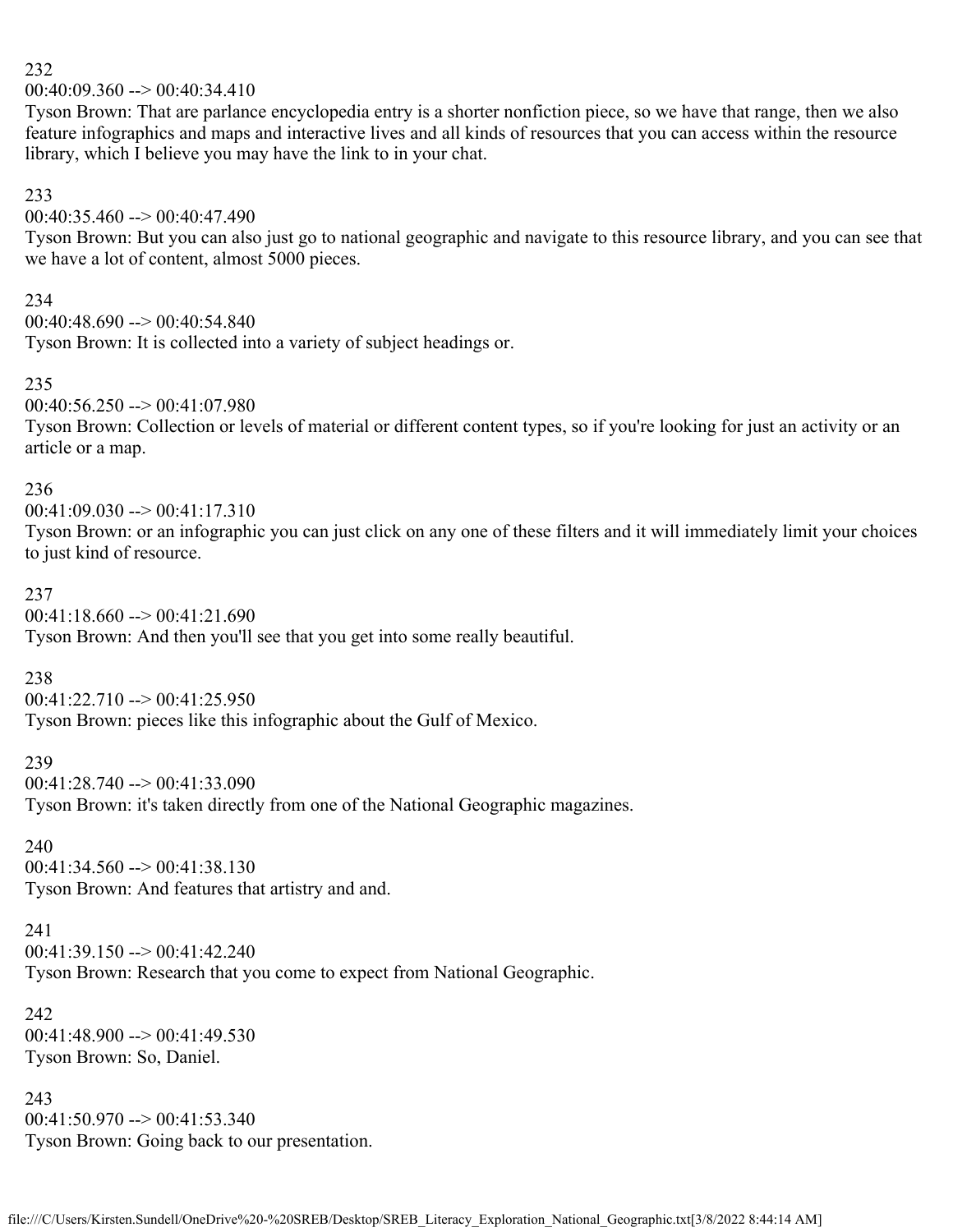$00:41:56.550 \rightarrow 00:41:59.970$ 

Tyson Brown: Taking you to National Geographic do we want to.

### 245

 $00:42:00.000 \rightarrow 00:42:02.490$ 

Daniel Rock: jump forward yeah i'd love to hear if anybody.

# 246

 $00:42:03.150 \rightarrow 00:42:15.900$ 

Daniel Rock: Has thoughts um what upcoming units might you are you thinking in your mind that you would be interested in pairing.

# 247

 $0.42:16.590 \rightarrow 0.42:29.580$ 

Daniel Rock: With materials from National Geographic or any of many of you are not classroom teachers, but maybe units that are within the curriculum that you know are taught what what's going on in your mind in terms of what how.

# 248

00:42:29.970 --> 00:42:42.030

Daniel Rock: What content might explore the National Geographic resource library to pull stuff in i'm curious of what what we're thinking of that.

# 249

 $00:42:43.590 \rightarrow 00:42:45.240$ Scott Warren: Feed way Daniel.

# 250

 $00:42:45.510 \rightarrow 00:42:58.470$ 

Scott Warren: Yes, before you get too far, like your and or types no response, the the question about is is that free access to the National Geographic resources.

# 251

00:42:59.760 --> 00:43:04.470

Tyson Brown: Yes, all of the materials within national geographics resource library are freely available.

# 252

 $00:43:05.820 \rightarrow 00:43:07.350$ Daniel Rock: Everybody can start using it right now.

# 253  $00:43:09.990 \rightarrow 00:43:11.250$ Daniel Rock: This isn't a sales pitch.

254  $00:43:11.940 \rightarrow 00:43:12.330$ nope.

255  $00:43:13.680 \rightarrow 00:43:16.080$ Tyson Brown: We don't even require a username and password.

# 256  $00:43:16.080 \rightarrow 00:43:27.390$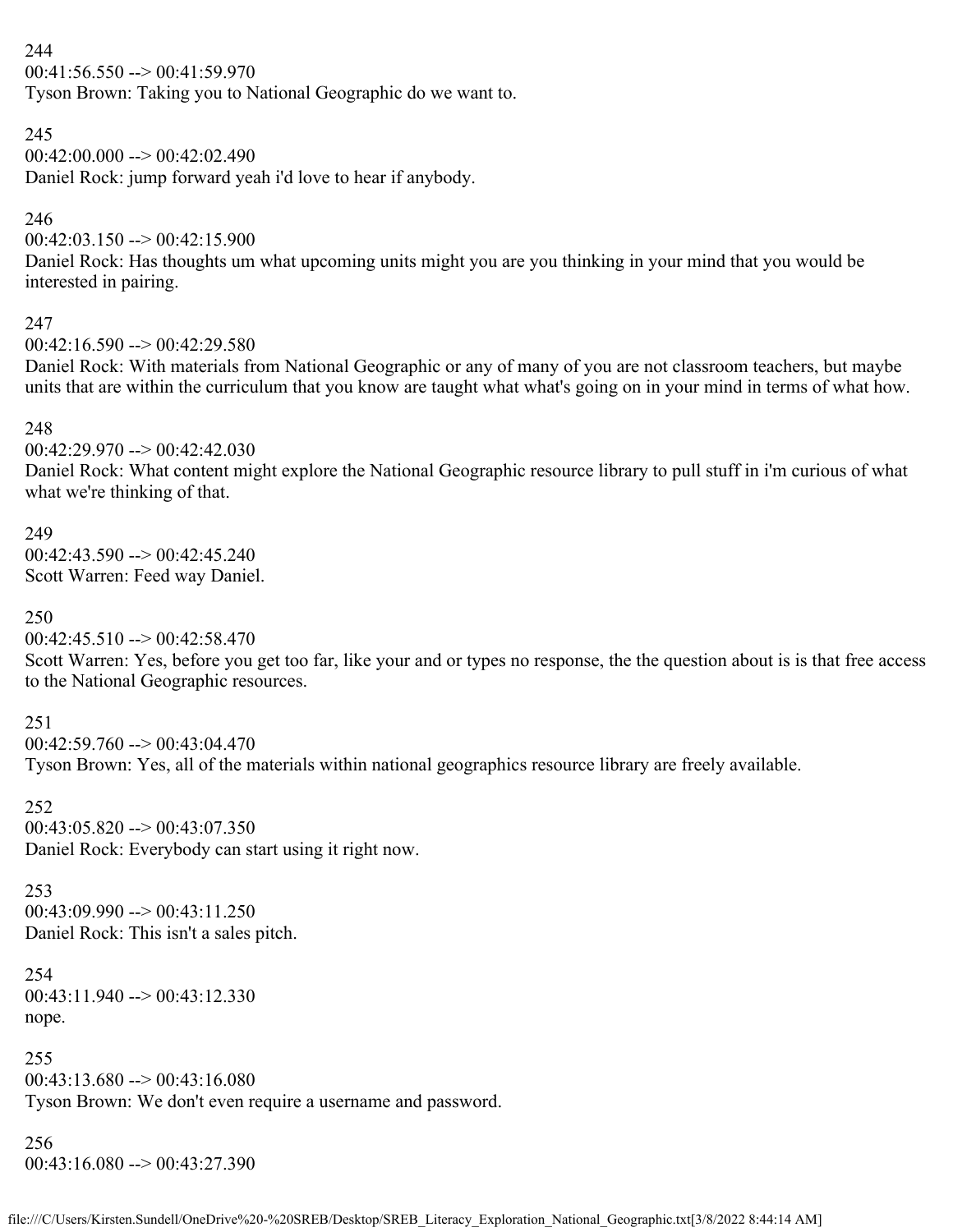Tyson Brown: You just come in and you have access to the content, now, if you want to save content into personal collections, you do have to create a username and password but that's only for.

### 257

 $00:43:28.470 \rightarrow 00:43:33.780$ 

Tyson Brown: Our ability to then deliver it back to you with you when you request it right.

### 258

 $00:43:35.430 \rightarrow 00:43:44.220$ 

Daniel Rock: Right, so we hear food web some traffic levels, you might um it's gone I might want to come back for our science webinar as well.

### 259

 $00:43:46.620 \rightarrow 00:43:48.540$ Tyson Brown: And I know we have lots of material about that.

### 260

 $0.43:48.960 \rightarrow 0.43:52.350$ Daniel Rock: Right anything else out there from the on the world.

### 261

 $00:43:54.840 \rightarrow 00:44:01.350$ Daniel Rock: You cycling that's a great one sure there's like some recycle a lot for the videos lots of lessons.

# 262

 $00:44:01.620 \rightarrow 00:44:03.210$ Daniel Rock: yeah lots of experiences.

# 263

 $00:44:04.350 \rightarrow 00:44:16.440$ 

Tyson Brown: And one one thing that's really valuable about these experiences, is that we do try to incorporate the work of our explorers as frequently as possible and so they're talking about real research or real.

# 264

 $00:44:17.250 \rightarrow 00:44:27.420$ 

Tyson Brown: Work that they're doing to protect a resource, whether it's a cultural resource or a natural resource, so this is an opportunity then for you, you to share.

# 265

 $00:44:28.020 \rightarrow 00:44:38.820$ 

Tyson Brown: With your students potential careers potential ways of approaching their own professional work after when when they get out into the real world.

# 266

00:44:39.930 --> 00:44:52.560

Tyson Brown: And it also we're doing our best it's not it's not fully represented now but we're really doing our best to show stories of people from all over the world, so we become a much more global.

# 267

# $00:44:53.580 \rightarrow 00:45:06.660$

Tyson Brown: Globally, focused resource within National Geographic that reflects the work of our magazines and our and our TV programming, but now also is being incorporated into our educational materials.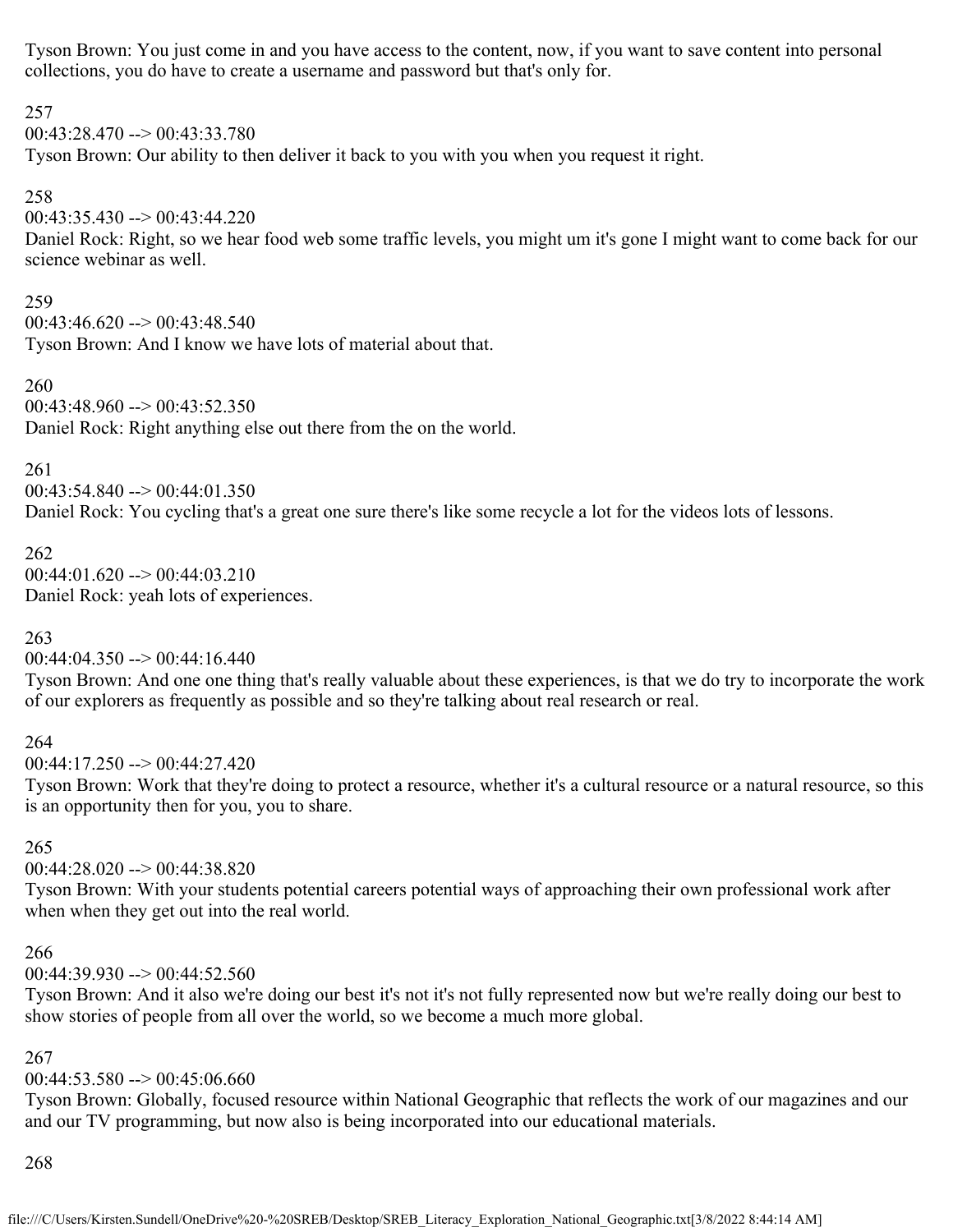### $00:45:07.530 \rightarrow 00:45:15.780$

Daniel Rock: I want to highlight lizabeth comment, as somebody who reads again the book fallen angels.

# 269

 $00:45:17.040 \rightarrow 00:45:18.150$ Daniel Rock: A great.

### 270

 $00:45:19.440 \rightarrow 00:45:40.440$ 

Daniel Rock: book by meyers about Vietnam and she's thinking about building background is a you know, a 13 year old 12 year old they just despite great socially teachers, they may still come to you with not the least bit of understanding of what Vietnam was what it meant experience was like.

### 271

 $00:45:42.000 \rightarrow 00:46:08.280$ 

Daniel Rock: Why, we were there social context, so if there you know if there are articles that talk about the tet offensive or about Vietnam at all, then that would build background, and in there are several about that um the idea of the map of of Vietnam that for for the Vietnam War.

# 272

 $00:46:08.700 \rightarrow 00:46:14.910$ 

Daniel Rock: yep so building background is critical for students, if they're going to read a novel and stay engaged in that.

# 273

 $00:46:16.290 \rightarrow 00:46:17.940$ Daniel Rock: So I love the way you're thinking.

# 274

 $00:46:24.450 \rightarrow 00:46:37.080$ 

Daniel Rock: All right, so we're going to close i'm just one a couple couple things to keep in mind i'm on the next slide.

### 275 00:46:38.490 --> 00:46:38.730 Daniel Rock: We.

# 276

 $00:46:39.750 \rightarrow 00:46:49.710$ 

Daniel Rock: have several more of these so we talked about literacy on march 28 my colleague, is with us today, let tanya is and don are going to.

# 277

 $00:46:50.220 \rightarrow 00:47:06.030$ 

Daniel Rock: Talk about science and do a deep dive into using the same resource library to teach science then Mr quitting granville will come back and April 25 and show and present different ways to do social studies.

# 278

 $00:47:07.050 \rightarrow 00:47:18.870$ 

Daniel Rock: And then on may 11 you saw this was a project base unit was also a literacy unit and those two things generally are both you know to from one you're doing good ppl you're probably have strong literacy.

# 279

 $00:47:20.010 \rightarrow 00:47:30.510$ 

Daniel Rock: So those will go to if you know, teachers, if you have colleagues who you know really think will benefit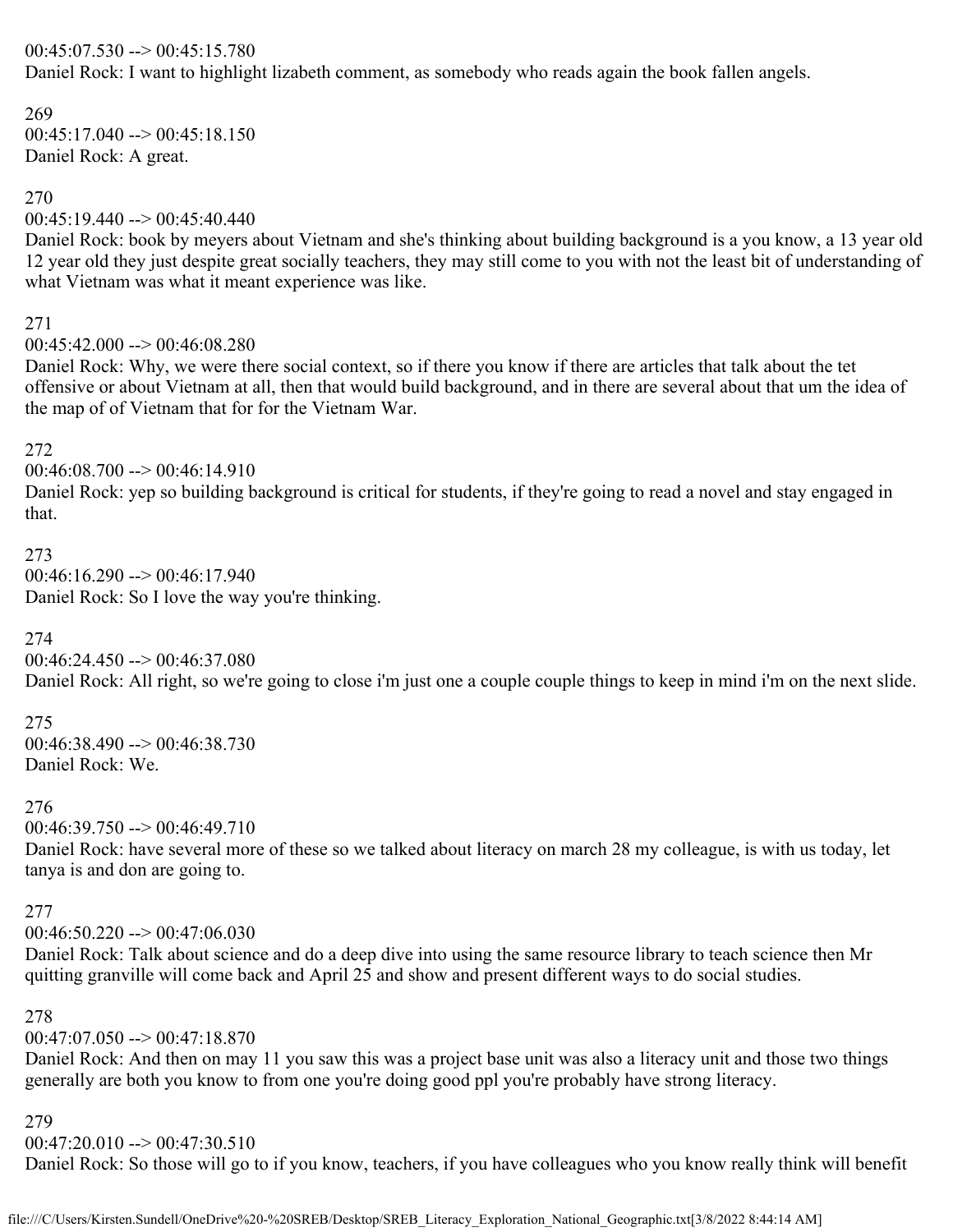from this, please grab that link.

#### 280

 $00:47:31.740 \rightarrow 00:47:36.450$ 

Daniel Rock: One of our colleagues could put that link in the chat as well um.

### 281

 $00:47:38.220 \rightarrow 00:47:44.370$ 

Daniel Rock: We can that that for the link is just the what is the registration record for this, you should be able to register that.

### 282

 $00:47:45.510 \rightarrow 00:47:57.180$ 

Daniel Rock: And please have them come I also, if you want to follow up with somebody with a human or read more on the next page you'll see for srt be.

### 283

 $00:47:58.920 \rightarrow 00:48:11.520$ 

Daniel Rock: you're welcome to visit this website to learn about those literacy practices and if you'd like any professional development around that you can contact Jason at dare at.

### 284

00:48:12.840 --> 00:48:13.740 Daniel Rock: dot org.

#### 285

 $00:48:16.110 \rightarrow 00:48:23.070$ 

Daniel Rock: And then real quick just from a service perspective we haven't this is this comes under the category of shameless plug.

### 286

 $00:48:24.510 \rightarrow 00:48:34.890$ 

Daniel Rock: We have a coaching for change conference, which is our first coaching conference coming up may 25 to the 26th and.

#### 287

 $00:48:36.030 \rightarrow 00:48:46.770$ 

Daniel Rock: it's going to be in Georgia, and please lock, you know click on the link for the coaching conference Scott, you want to throw that one in there too.

#### 288

 $00:48:47.220 \rightarrow 00:48:57.060$ 

Daniel Rock: And then I don't have it up here, but if you're familiar with our national conference, if you go to our website that will be coming up in July as well that's going to be in.

### 289  $00:48:59.130 \rightarrow 00:49:03.750$ Daniel Rock: Texas what's the city called a try outside and down.

290  $00:49:03.780 \rightarrow 00:49:04.920$ Scott Warren: Great great fine.